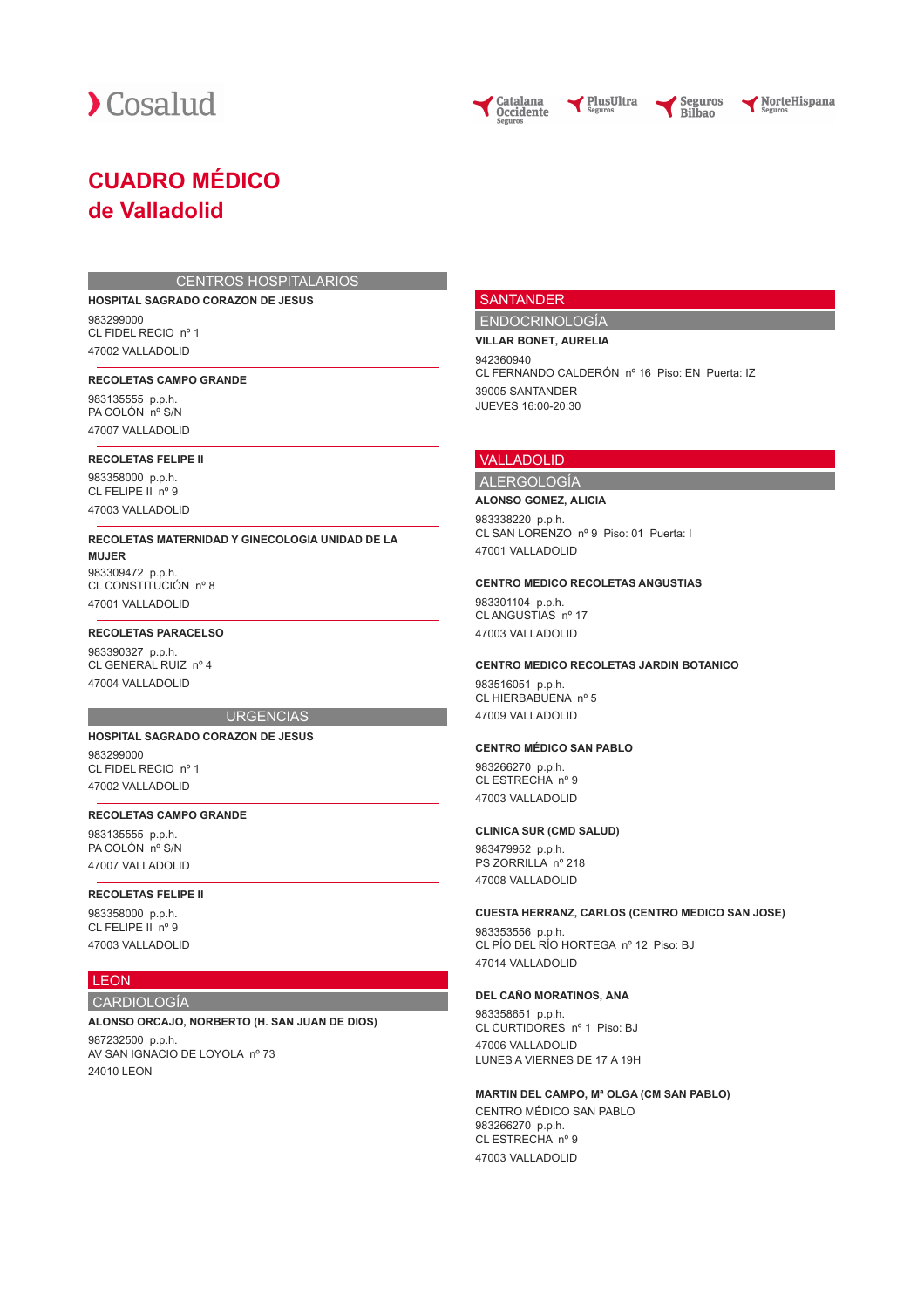#### **POLICLINICA MEDICA HIPOCRATES**

983342930 p.p.h. CL RECOLETAS nº 7 47006 VALLADOLID

#### **RECOLETAS FELIPE II**

983358000 p.p.h. CL FELIPE II nº 9 47003 VALLADOLID

**Dres.:** CUESTA HERRANZ, CARLOS

# **RECOLETAS PARACELSO** 983390327 p.p.h. CL GENERAL RUIZ nº 4 47004 VALLADOLID

**Dres.:** - CUESTA HERRANZ, CARLOS

# **SAN LORENZO CENTRO MÉDICO QUIRÚRGICO**

983308265 p.p.h. CL RECOLETAS nº 7 47006 VALLADOLID

# **SANCHEZ ALONSO, ALEJANDRO**

983210566 p.p.h. CL ACERA RECOLETOS nº 10 47004 VALLADOLID

**SANCHEZ ALONSO, ALEJANDRO (POLICLINICA MEDICA HIPOCRATES)** POLICLINICA MEDICA HIPOCRATES 983308265 p.p.h. CL RECOLETAS nº 7 47006 VALLADOLID

# ALERGOLOGÍA PEDIÁTRICA

# **ALONSO GOMEZ, ALICIA** 983338220 p.p.h.

CL SAN LORENZO nº 9 Piso: 01 Puerta: I 47001 VALLADOLID

**CLÍNICA LA MARQUESINA GINECOLOGICA** 983302929 p.p.h. CL GENERAL RUIZ nº 2 47004 VALLADOLID

# ANÁLISIS CLÍNICOS

**AGUADO AGUADO, PRIMITIVO** 983351651 p.p.h. PA SANTA ANA nº 7 Piso: 03 47001 VALLADOLID

### **ALVAREZ BRISO-MONTIANO, JOSE CARLOS** 983307990 CL ANGUSTIAS nº 9 Piso: 07 47003 VALLADOLID DE 8,15 A 11 H.

#### **ANALIZA (CLINICA GARCIA MORATO)**

983228700 p.p.h. CL GARCÍA MORATO nº 25 47007 VALLADOLID

# **BAJENSA**

983308482 PA MADRID nº 3 Piso: 03 47001 VALLADOLID DE LUNES A VIERNES DE 08:00 A 12:00 HS.

# **BAJENSA (PASEO ZORRILLA)**

983308482 PS ZORRILLA nº 94 Piso: 01 47006 VALLADOLID DE LUNES A VIERNES DE 8 A 10 H.

# **CLÍNICA LA MARQUESINA GINECOLOGICA**

983302929 p.p.h. CL GENERAL RUIZ nº 2 47004 VALLADOLID

# **EUROFINS MEGALAB HOSPITAL SAGRADO CORAZON**

983290751 p.p.h. CL FIDEL RECIO nº 1 47002 VALLADOLID

#### **LABORATORIO DR. DÍEZ VILLAFAFILA**

983353556 CL PÍO DEL RÍO HORTEGA nº 12 Piso: BJ 47014 VALLADOLID DE 8 A 11.30H.

# **LABORATORIO ECHEVARNE**

983380799 CL MONTERO CALVO nº 10 Piso: BJ 47001 VALLADOLID

# **LABORATORIO ECHEVARNE**

983378918 p.p.h. CL MANUEL AZAÑA nº 60 47016 VALLADOLID

# **LABORATORIOS DE CASTILLA Y LEON SIGLO XXII**

983213713 CL PANADEROS nº 42 Piso: BJ 47004 VALLADOLID DE LUNES A VIERNES DE 08:30 A 13:00 HS.

#### **LABORATORIOS DE CASTILLA Y LEON SIGLO XXII**

983268753 p.p.h. CL EMPECINADO nº 11 47003 VALLADOLID

# **RECOLETAS CAMPO GRANDE**

983135555 p.p.h. PA COLÓN nº S/N 47007 VALLADOLID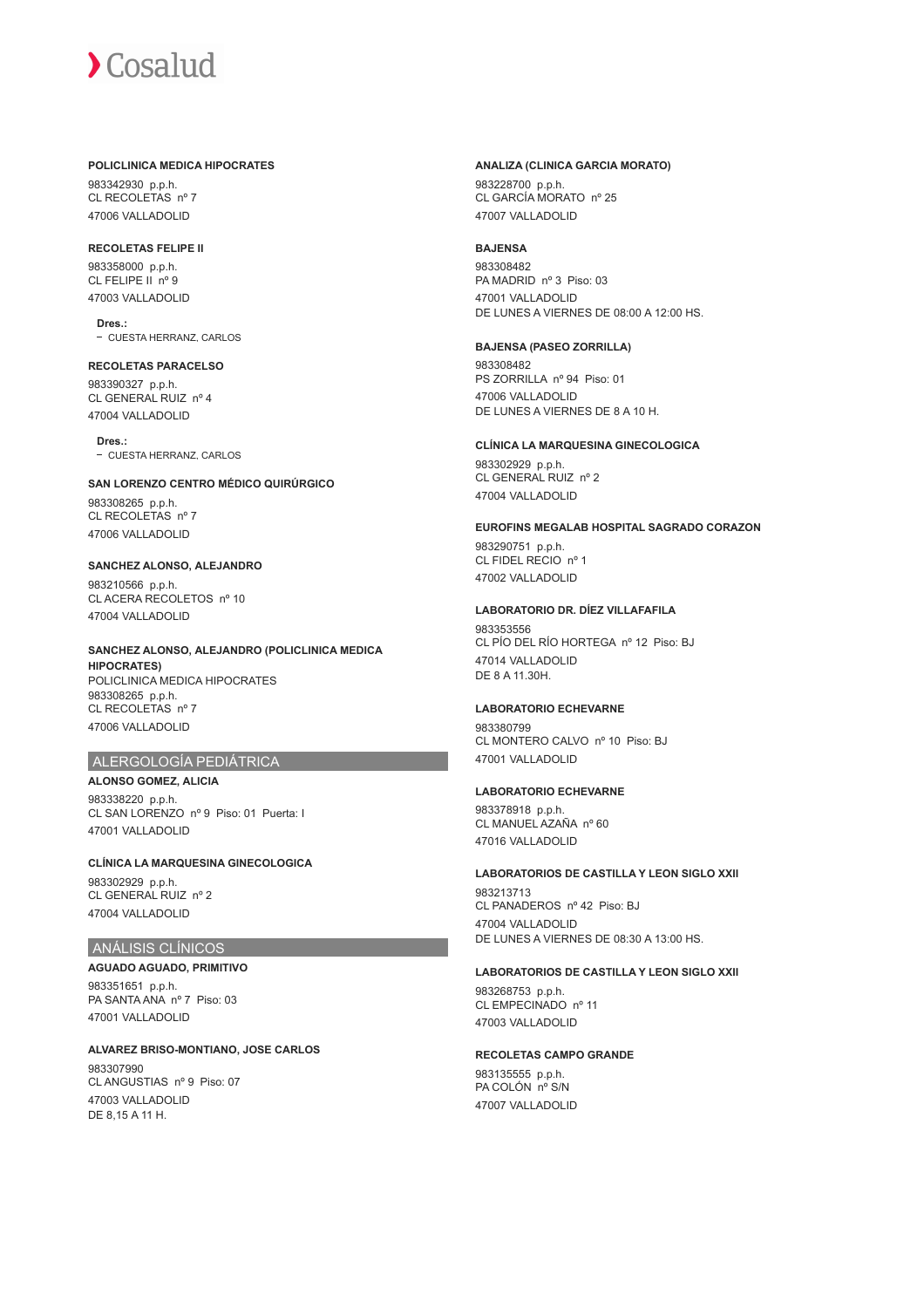#### **RECOLETAS FELIPE II**

983358000 p.p.h. CL FELIPE II nº 9 47003 VALLADOLID

# **RECOLETAS MATERNIDAD Y GINECOLOGIA UNIDAD DE LA MUJER** 983309472 p.p.h.

CL CONSTITUCIÓN nº 8 47001 VALLADOLID

### **RECOLETAS PARACELSO**

983390327 p.p.h. CL GENERAL RUIZ nº 4 47004 VALLADOLID

# **SOLOAGA MORALES, ANGEL JESUS**

983331002 PA PONIENTE nº 2 Piso: 02 Puerta: D 47003 VALLADOLID LUNES A VIERNES DE 8,30 A 11,30 H.

# **SYNLAB LABCO CASTILLA Y LEON**

983217627 p.p.h. CL MURO nº 7 47004 VALLADOLID

# ANATOMÍA PATOLÓGICA

# **CLÍNICA LA MARQUESINA GINECOLOGICA**

983302929 p.p.h. CL GENERAL RUIZ nº 2 47004 VALLADOLID

#### **RECOLETAS MATERNIDAD Y GINECOLOGIA UNIDAD DE LA MUJER** 983309472 p.p.h. CL CONSTITUCIÓN nº 8 47001 VALLADOLID

# ANESTESIOLOGÍA Y REANIMACIÓN

# **PEREZ FERNANDEZ, LYDIA (POLICLINICA MEDICA HIPOCRATES)**

POLICLINICA MEDICA HIPOCRATES 983308265 p.p.h. CL RECOLETAS nº 7 47006 VALLADOLID

# **RECOLETAS CAMPO GRANDE**

983135555 p.p.h. PA COLÓN nº S/N 47007 VALLADOLID

**Dres.:**  $\bar{\mathbb{I}}$ BRAVO OVADIA, CHRISTIAN JAVIER MARTIN ALFONSO, SILVIA

# ANGIOLOGÍA Y CIRUGÍA VASCULAR

# **CENTRO MÉDICO SAN PABLO**

983266270 p.p.h. CL ESTRECHA nº 9 47003 VALLADOLID

# **GONZALEZ FAJARDO, JOSE ANTONIO (CM SAN PABLO)**

CENTRO MÉDICO SAN PABLO 983266270 p.p.h. CL ESTRECHA nº 9 47003 VALLADOLID

#### **GUTIERREZ ALONSO, VICENTE**

983475188 p.p.h. PS ZORRILLA nº 34 Piso: 05 47006 VALLADOLID

#### **HOSPITAL SAGRADO CORAZON DE JESUS**

983299000 CL FIDEL RECIO nº 1 47002 VALLADOLID

# **RECOLETAS CAMPO GRANDE**

983135555 p.p.h. PA COLÓN nº S/N 47007 VALLADOLID

#### **Dres.:**

- GUTIERREZ ALONSO, VICENTE MARTIN PEDROSA, MIGUEL
- SAN NORBERTO, ENRIQUE

#### **REVILLA CALAVIA, ALVARO (CM SAN PABLO)**

983266270 p.p.h. CL ESTRECHA nº 2 47003 VALLADOLID

# APARATO DIGESTIVO

# **ATIENZA SANCHEZ, RAMON**

983290362 p.p.h. CL DUQUE DE LA VICTORIA nº 13 47001 VALLADOLID

#### **CLINICA SUR (CMD SALUD)**

983479952 p.p.h. PS ZORRILLA nº 218 47008 VALLADOLID

#### **DEL OLMO MARTINEZ, LOURDES (POLICLINICA MEDICA**

**HIPOCRATES)** POLICLINICA MEDICA HIPOCRATES 983308265 p.p.h. CL RECOLETAS nº 7 47006 VALLADOLID

# **GIL SIMON,PAULA**

983208400 p.p.h. CL FIDEL RECIO nº 1 47002 VALLADOLID

#### **POLICLINICA MEDICA HIPOCRATES**

983342930 p.p.h. CL RECOLETAS nº 7 47006 VALLADOLID

#### **RECOLETAS CAMPO GRANDE**

983135555 p.p.h. PA COLÓN nº S/N 47007 VALLADOLID

**Dres.:** DE LA SERNA HIGUERA, CARLOS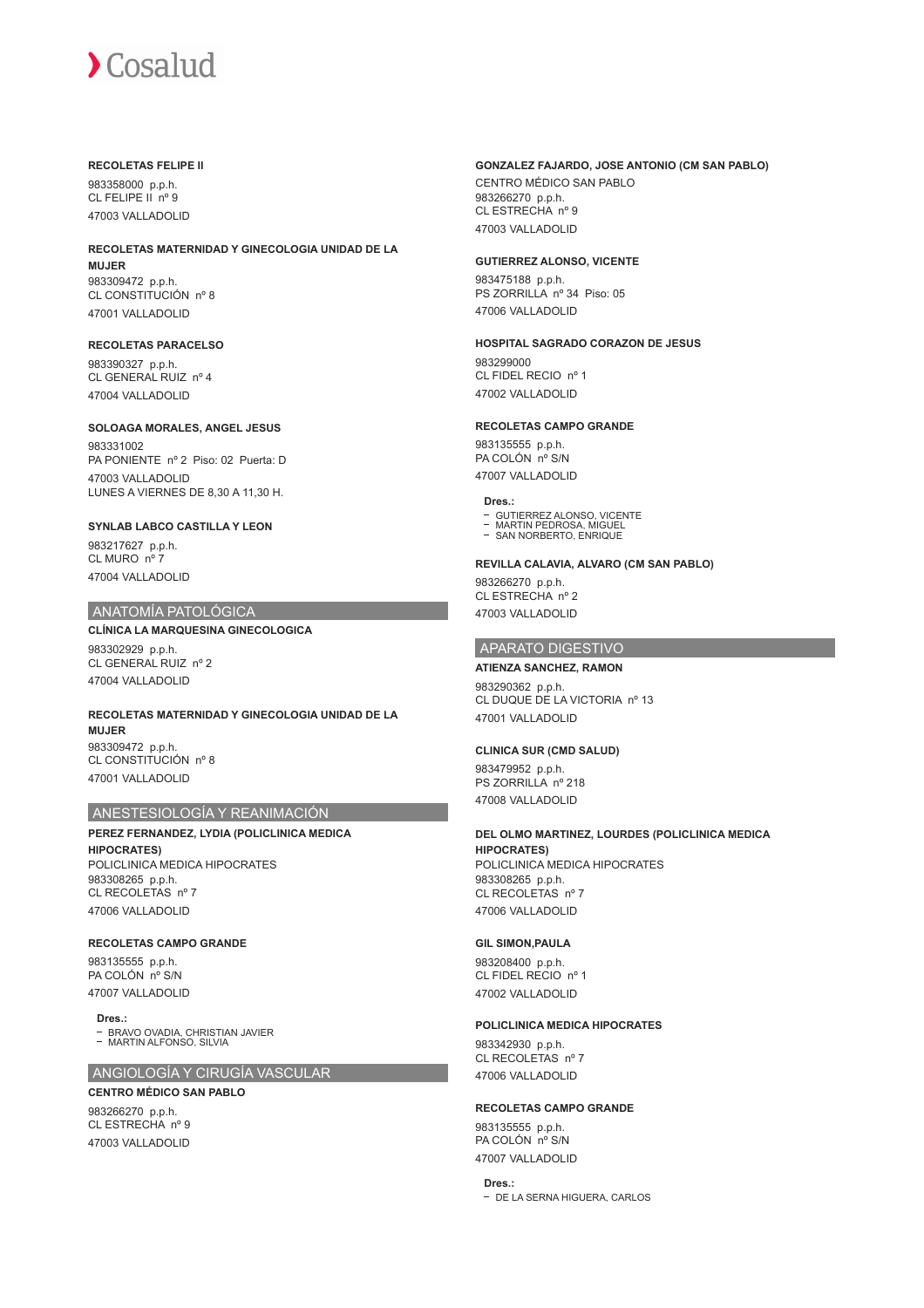

- DIEZ REDONDO, MARIA PILAR
- MATA ROMAN, LAURA PEREZ MIRANDA DEL CASTILLO, MANUEL

# **RECOLETAS PARACELSO**

983390327 p.p.h. CL GENERAL RUIZ nº 4 47004 VALLADOLID

#### **Dres.:**

- DE LA SERNA HIGUERA, CARLOS
- DIEZ REDONDO, MARIA PILAR MATA ROMAN, LAURA

### APARATO DIGESTIVO PEDIÁTRICO **CLÍNICA LA MARQUESINA GINECOLOGICA**

983302929 p.p.h. CL GENERAL RUIZ nº 2 47004 VALLADOLID

#### **RECOLETAS CAMPO GRANDE**

983135555 p.p.h. PA COLÓN nº S/N 47007 VALLADOLID

**Dres.:** - SALCEDO MORA, XAMILIA

#### CARDIOLOGÍA

**CENTENO MALFAZ, FERNANDO**

983302929 p.p.h. CL GENERAL RUIZ nº 4 47004 VALLADOLID CARDIOLOGO PEDIATRICO

#### **CLINICA CAR - FER (FERNANDEZ ALONSO, JUAN JOSE)**

983233699 p.p.h. PS ZORRILLA nº 94 Piso: 04 Puerta: D 47006 VALLADOLID

#### **CLÍNICA LA MARQUESINA GINECOLOGICA**

983302929 p.p.h. CL GENERAL RUIZ nº 2 47004 VALLADOLID

#### **INSTITUTO CARDIOVASCULAR RECOLETAS CAMPO GRANDE**

983212922 p.p.h. CL ACERA RECOLETOS nº 12 47004 VALLADOLID

- ANDION OGANDO, RAMON ARNOLD, ROMAN BALBACID DOMINGO, ENRIQUE JOSE
- 
- 
- CAMPO PRIETO, ALBERTO<br>DE LA FUENTE GALAN, LUIS<br>DOBARRO PEREZ, DAVID<br>FERNANDEZ AVILES, FRANCISCO JESUS<br>LOPEZ DIAZ, JAVIER<br>REVILLA MARTINEZ, MARINA<br>REVILLA MARTINEZ, MARINA<br>RUBIO NAVARRO, CARLOS
- 
- 
- 
- 
- SAN ROMAN CALVAR, ALBERTO VARVARO PARDO, GRETEL VERA PERNASETTI, LUCIA
- 

## **RECOLETAS CAMPO GRANDE**

983135555 p.p.h. PA COLÓN nº S/N 47007 VALLADOLID

**Dres.:** - BARINAGA MARTIN, CRISTINA

# **RECOLETAS PARACELSO**

983390327 p.p.h. CL GENERAL RUIZ nº 4 47004 VALLADOLID

#### **Dres.:**

- MUÑOZ SAN JOSE, JUAN CARLOS

#### CIRUGÍA CARDIOVASCULAR

**RECOLETAS CAMPO GRANDE** 983135555 p.p.h. PA COLÓN nº S/N

47007 VALLADOLID

**Dres.:**

DI STEFANO, SALVATORE ECHEVARRI URIBARRI, DOMINGO

# CIRUGÍA GENERAL Y DEL APARATO DIGESTIVO

**ASENSIO DE LA SIERRA, ELADIO** 983235801 p.p.h. PS ZORRILLA nº 90 Piso: 01 Puerta: B 47006 VALLADOLID

## **CENTRO MEDICO RECOLETAS ANGUSTIAS**

983301104 p.p.h. CL ANGUSTIAS nº 17 47003 VALLADOLID

#### **CENTRO MEDICO RECOLETAS JARDIN BOTANICO**

983516051 p.p.h. CL HIERBABUENA nº 5 47009 VALLADOLID

#### **CENTRO MÉDICO SAN PABLO**

983266270 p.p.h. CL ESTRECHA nº 9 47003 VALLADOLID

#### **HOSPITAL SAGRADO CORAZON DE JESUS**

983299000 CL FIDEL RECIO nº 1 47002 VALLADOLID

#### **PEREZ LOPEZ, MARTA (CM SAN PABLO)**

983266270 p.p.h. CL ESTRECHA nº 9 47003 VALLADOLID

#### **RECOLETAS CAMPO GRANDE**

983135555 p.p.h. PA COLÓN nº S/N 47007 VALLADOLID

#### **Dres.:**

- 
- ACOSTA RODRIGUEZ, ALEJANDRO<br>ARENAL VERA, JUAN JOSE<br>BENAVIDES DE LA ROSA, DIANA<br>DEL RIEGO TOMAS, FRANCISCO<br>LOUREDO MENDEZ, ANGEL
- 
-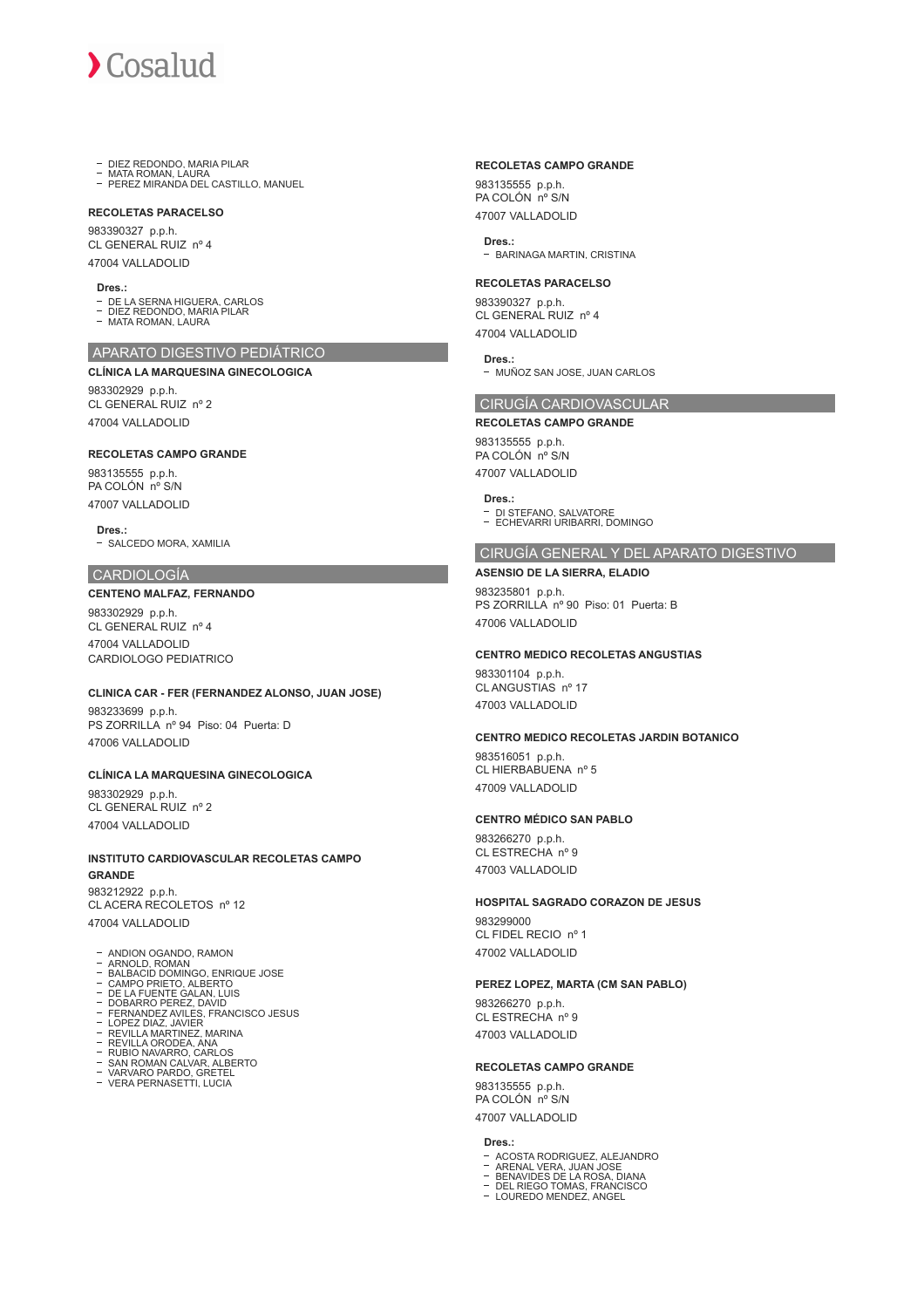- PELAZ SALOMON, ALEJANDRO

#### **RECOLETAS FELIPE II**

983358000 p.p.h. CL FELIPE II nº 9 47003 VALLADOLID

**Dres.:** - MERINO PEÑACOBA, LUIS MARIA

# **RECOLETAS PARACELSO** 983390327 p.p.h. CL GENERAL RUIZ nº 4

47004 VALLADOLID

**Dres.:** ASENSIO DE LA SIERRA, ELADIO

#### **SANCHEZ GONZALEZ,JAVIER**

630621030 p.p.h. CL GARCÍA MORATO nº 25 47007 VALLADOLID

# CIRUGÍA MAXILOFACIAL

**LOBO VALENTIN,PILAR** 983371267 p.p.h. CL ACERA RECOLETOS nº 12 47004 VALLADOLID LUNES A JUEVES DE 8H A 21H VIERNES DE 8H A 17H

# **NAJERA SOTORRIO, FERNANDO**

623060308 p.p.h. CL GAMAZO nº 11 Piso: 01 Puerta: B 47004 VALLADOLID

# **RECOLETAS PARACELSO**

983390327 p.p.h. CL GENERAL RUIZ nº 4 47004 VALLADOLID

**Dres.:** - NAJERA SOTORRIO, FERNANDO

# **REDONDO GONZALEZ,LUIS MIGUEL**

983332022 p.p.h. PS ISABEL LA CATÓLICA nº 4 Piso: 01 Puerta: IZ 47001 VALLADOLID

# CIRUGÍA PEDIÁTRICA

**CLÍNICA LA MARQUESINA GINECOLOGICA** 983302929 p.p.h. CL GENERAL RUIZ nº 2 47004 VALLADOLID

# **GUTIERREZ DUEÑAS, JOSE MANUEL (VALLADOLID)**

RECOLETAS CAMPO GRANDE 983135555 p.p.h. PA COLÓN nº S/N 47007 VALLADOLID

#### **RECOLETAS CAMPO GRANDE**

983135555 p.p.h. PA COLÓN nº S/N 47007 VALLADOLID

**Dres.:** GUTIERREZ DUEÑAS, JOSE MANUEL SANCHEZ ABUIN, ALBERTO

**SANCHEZ ABUIN, ALBERTO (POLICLINICA MEDICA** 

**HIPOCRATES)** POLICLINICA MEDICA HIPOCRATES 983308265 p.p.h. CL RECOLETAS nº 7 47006 VALLADOLID

# CIRUGÍA PLÁSTICA Y REPARADORA

**ALONSO PEÑA, DAVID** 983208400 p.p.h. CL FIDEL RECIO nº 1 47002 VALLADOLID

#### **BEMGOECHEA BEEBY, MICHAEL (CM SAN PABLO)**

CENTRO MÉDICO SAN PABLO 983266270 p.p.h. CL ESTRECHA nº 9 47003 VALLADOLID

#### **CENTRO MÉDICO SAN PABLO**

983266270 p.p.h. CL ESTRECHA nº 9 47003 VALLADOLID

#### **LAJO RIVERA, LUIS ALBERTO**

983377282 p.p.h. CL GARCÍA MORATO nº 23 Piso: 03 Puerta: Ñ 47007 VALLADOLID

# **NUÑEZ ORDUÑA, EDUARDO**

RECOLETAS CAMPO GRANDE 983135555 p.p.h. PA COLÓN nº S/N 47007 VALLADOLID

#### **RECOLETAS CAMPO GRANDE**

983135555 p.p.h. PA COLÓN nº S/N 47007 VALLADOLID

# **Dres.:**

CIRIA LLORENS, GERMAN NUÑEZ ORDUÑA, EDUARDO ANTONIO

## **RECOLETAS FELIPE II**

983358000 p.p.h. CL FELIPE II nº 9 47003 VALLADOLID

**Dres.:** - ROCA CASTAN, MARCELINO

**SANZ GIMENEZ-RICO, JUAN RAMÓN (VALLADOLID)** HOSPITAL SAGRADO CORAZON DE JESUS 983208400 p.p.h. CL FIDEL RECIO nº 1 47002 VALLADOLID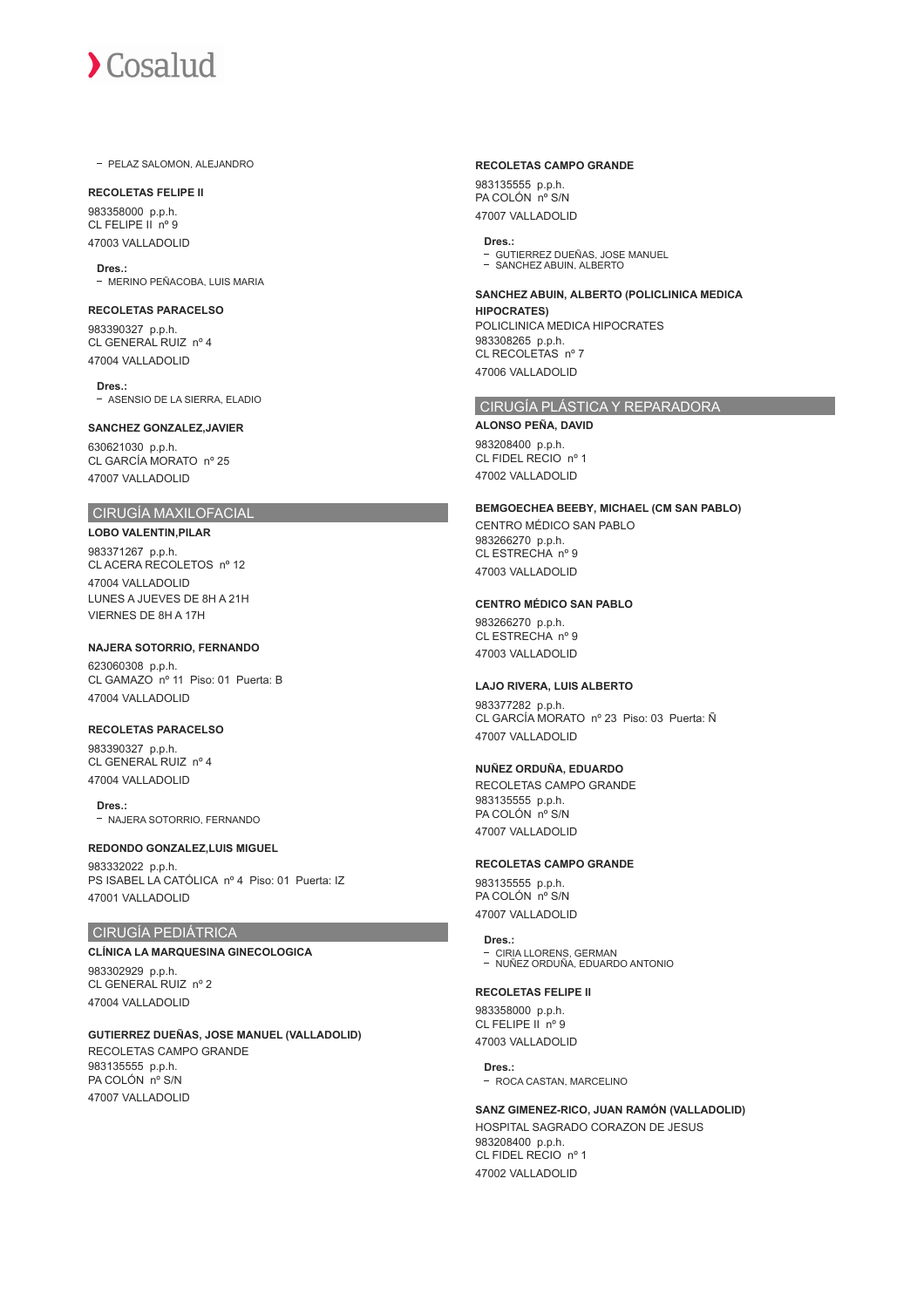# CIRUGÍA TORÁCICA

#### **RECOLETAS CAMPO GRANDE**

983135555 p.p.h. PA COLÓN nº S/N 47007 VALLADOLID

#### **Dres.:**

LOUCEL BELLINO, MAURICIO ALFREDO

#### DERMATOLOGÍA

#### **CENTRO MEDICO RECOLETAS ANGUSTIAS**

983301104 p.p.h. CL ANGUSTIAS nº 17 47003 VALLADOLID

#### **CENTRO MEDICO RECOLETAS CERVANTES**

983301104 p.p.h. CL CERVANTES nº 7 47005 VALLADOLID

#### **CENTRO MEDICO RECOLETAS JARDIN BOTANICO**

983516051 p.p.h. CL HIERBABUENA nº 5 47009 VALLADOLID

# **CENTRO MÉDICO SAN PABLO**

983266270 p.p.h. CL ESTRECHA nº 9 47003 VALLADOLID

#### **CLINICA SUR (CMD SALUD)**

983479952 p.p.h. PS ZORRILLA nº 218 47008 VALLADOLID

#### **CUADRADO VALLES,MARIA CONCEPCION**

947257034 p.p.h. CL GARCÍA MORATO nº 25 47007 VALLADOLID

# **MUÑOZ FERNANDEZ-LOMANA CRISTINA (CM SAN PABLO)**

CENTRO MÉDICO SAN PABLO 983266270 p.p.h. CL ESTRECHA nº 9 47003 VALLADOLID

# **NUÑEZ CABEZON,MARIA**

979701378 p.p.h. PS ISABEL LA CATÓLICA nº 6 47001 VALLADOLID

# **RECOLETAS FELIPE II**

983358000 p.p.h. CL FELIPE  $\overline{I}$  nº 9 47003 VALLADOLID

#### **Dres.:**

- MARTIN MARTIN, GERARDO HUMBERTO

#### **RECOLETAS PARACELSO**

983390327 p.p.h. CL GENERAL RUIZ nº 4 47004 VALLADOLID

# **Dres.:**

CUADRADO DEL VALLE, CONCEPCIÓN SAMANIEGO PUENTE, ELISA

#### **SAMANIEGO PUENTE,MARIA ELISA**

947257034 p.p.h. CL GARCÍA MORATO nº 25 47007 VALLADOLID

#### **TORRERO ANTON, VISITACION (CM SAN PABLO)**

CENTRO MÉDICO SAN PABLO 983266270 p.p.h. CL ESTRECHA nº 9 47003 VALLADOLID

#### ENDOCRINOLOGÍA

#### **CENTRO MEDICO RECOLETOS 8 (GRUPO RECOLETAS)**

983136600 p.p.h. CL ACERA RECOLETOS nº 8 47004 VALLADOLID

## **CLINICA SUR (CMD SALUD)**

983479952 p.p.h. PS ZORRILLA nº 218 47008 VALLADOLID

#### **POLICLINICA MEDICA HIPOCRATES**

983342930 p.p.h. CL RECOLETAS nº 7 47006 VALLADOLID

#### **RECOLETAS CAMPO GRANDE**

983135555 p.p.h. PA COLÓN nº S/N 47007 VALLADOLID

#### **Dres.:**

- 
- BARAJAS GALINDO, DAVID EMILIO HERGUEDAS VELA, PABLO JIMENEZ SAHAGUN, REBECA URBON LOPEZ, LIDIA
- 
- ZURRO HERNANDEZ, JOSE

# **RECOLETAS FELIPE II**

983358000 p.p.h. CL FELIPE IL nº 9 47003 VALLADOLID

#### **Dres.:**

GARCIA CALVO, SUSANA

#### **RECOLETAS MATERNIDAD Y GINECOLOGIA UNIDAD DE LA MUJER**

983309472 p.p.h. CL CONSTITUCIÓN nº 8 47001 VALLADOLID

# **VALLADOLID SALUD**

983228700 p.p.h. CL HOSPITAL MILITAR 39 BJ 2 nº 23 47006 VALLADOLID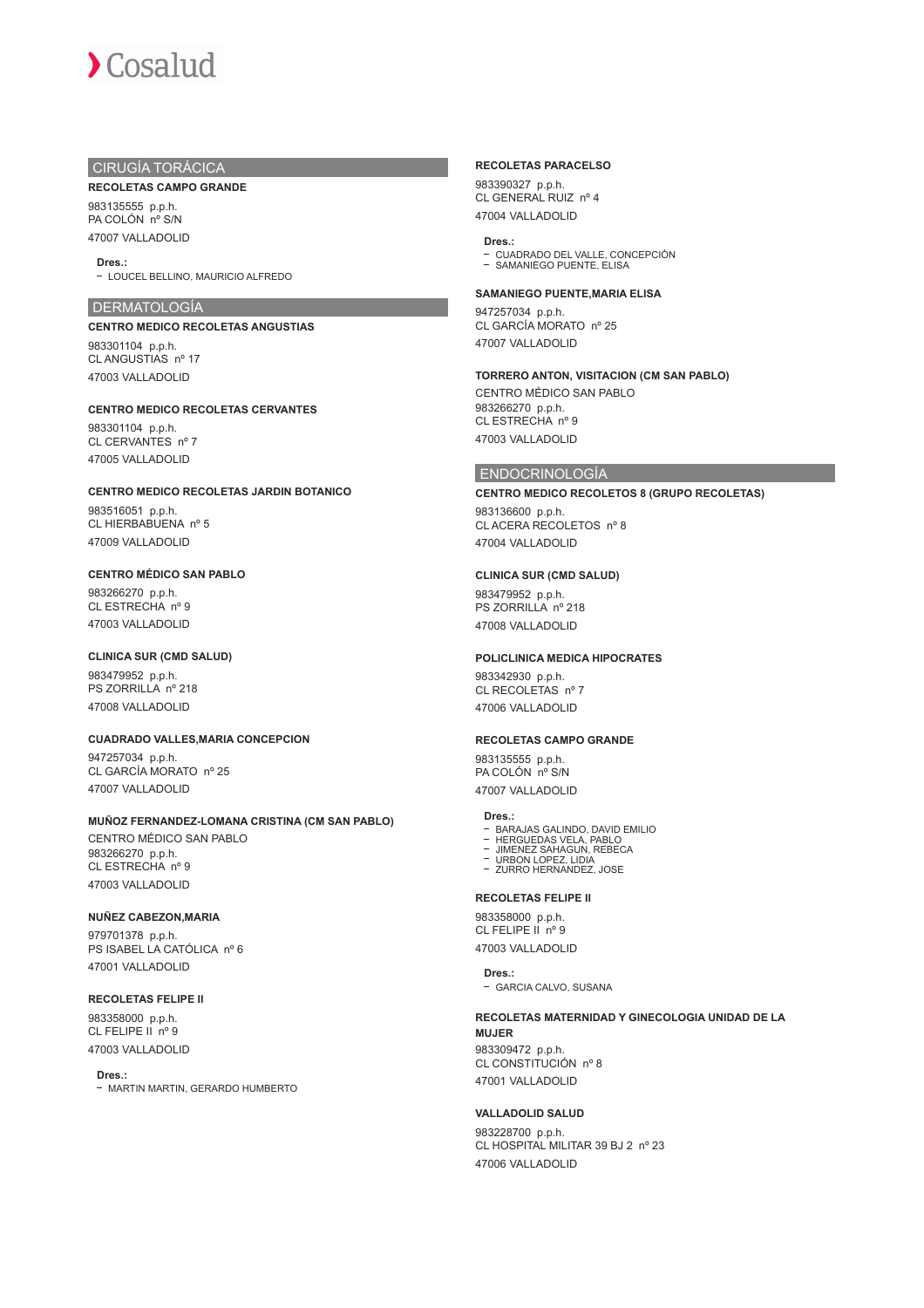# ENFERMERÍA

# **BURGOS GARCIA, ALMA (CM SAN PABLO)**

CENTRO MÉDICO SAN PABLO 983266270 p.p.h. CL ESTRECHA nº 9 47003 VALLADOLID

#### **CENTRO MEDICO RECOLETAS ANGUSTIAS**

983301104 p.p.h. CL ANGUSTIAS nº 17 47003 VALLADOLID

# **CENTRO MEDICO RECOLETAS CERVANTES**

983301104 p.p.h. CL CERVANTES nº 7 47005 VALLADOLID

# **CENTRO MEDICO RECOLETAS JARDIN BOTANICO**

983516051 p.p.h. CL HIERBABUENA nº 5 47009 VALLADOLID

#### **CENTRO MEDICO RECOLETOS 8 (GRUPO RECOLETAS)**

983136600 p.p.h. CL ACERA RECOLETOS nº 8 47004 VALLADOLID

# **CENTRO MÉDICO SAN PABLO**

983266270 p.p.h. CL ESTRECHA nº 9 47003 VALLADOLID

## **CLÍNICA LA MARQUESINA GINECOLOGICA**

983302929 p.p.h. CL GENERAL RUIZ nº 2 47004 VALLADOLID

#### **CLINICA SUR (CMD SALUD)**

983479952 p.p.h. PS ZORRILLA nº 218 47008 VALLADOLID

#### **HOSPITAL SAGRADO CORAZON DE JESUS**

983299000 CL FIDEL RECIO nº 1 47002 VALLADOLID

# **ORIGEN DIAGNOSTICO & TRAUMATOLOGIA**

983330251 p.p.h. CL PAULINA HARRIET nº 4 47006 VALLADOLID

#### **PARQUESOL SALUD**

983080284 p.p.h. CL HERNANDO DE ACUÑA nº 45 47014 VALLADOLID

# **POLICLINICA MEDICA HIPOCRATES** 983342930 p.p.h.

CL RECOLETAS nº 7 47006 VALLADOLID

#### **RECOLETAS CAMPO GRANDE**

983135555 p.p.h. PA COLÓN nº S/N 47007 VALLADOLID

# **RECOLETAS FELIPE II**

983358000 p.p.h. CL FELIPE II nº 9 47003 VALLADOLID

#### **RECOLETAS MATERNIDAD Y GINECOLOGIA UNIDAD DE LA MUJER**

983309472 p.p.h. CL CONSTITUCIÓN nº 8 47001 VALLADOLID

# **RECOLETAS PARACELSO**

983390327 p.p.h. CL GENERAL RUIZ nº 4 47004 VALLADOLID

# **SAN LORENZO CENTRO MÉDICO QUIRÚRGICO**

983308265 p.p.h. CL RECOLETAS nº 7 47006 VALLADOLID

# ESTOMATOLOGÍA

#### **CLINICA VILLA DE PRADO**

983383330 p.p.h. CL MONASTERIO DE SAN MILLÁN DE LA COGOLLA nº 6 47015 VALLADOLID

#### **LLANEZA CORRAL, ALBERTO**

983375693 p.p.h. CL FRANCISCO ZARANDONA nº 10 Piso: 01 Puerta: C2 47003 VALLADOLID

# FISIOTERAPIA

**ALGEET SAADE , FEHMI** 983265912 p.p.h. CL SAN MARTÍN nº 35 47003 VALLADOLID

#### **CENTRO DE REHABILITACION TENERIAS**

983331988 PA TENERÍAS nº 5 Piso: BJ 47006 VALLADOLID DE LUNES A VIERNES DE 08:00 A 13:30 Y DE 16:00 A 20:00 HS. P.P.H.

## **CENTRO MEDICO RECOLETAS CERVANTES**

983301104 p.p.h. CL CERVANTES nº 7 47005 VALLADOLID

#### **CENTRO MEDICO RECOLETAS JARDIN BOTANICO**

983516051 p.p.h. CL HIERBABUENA nº 5 47009 VALLADOLID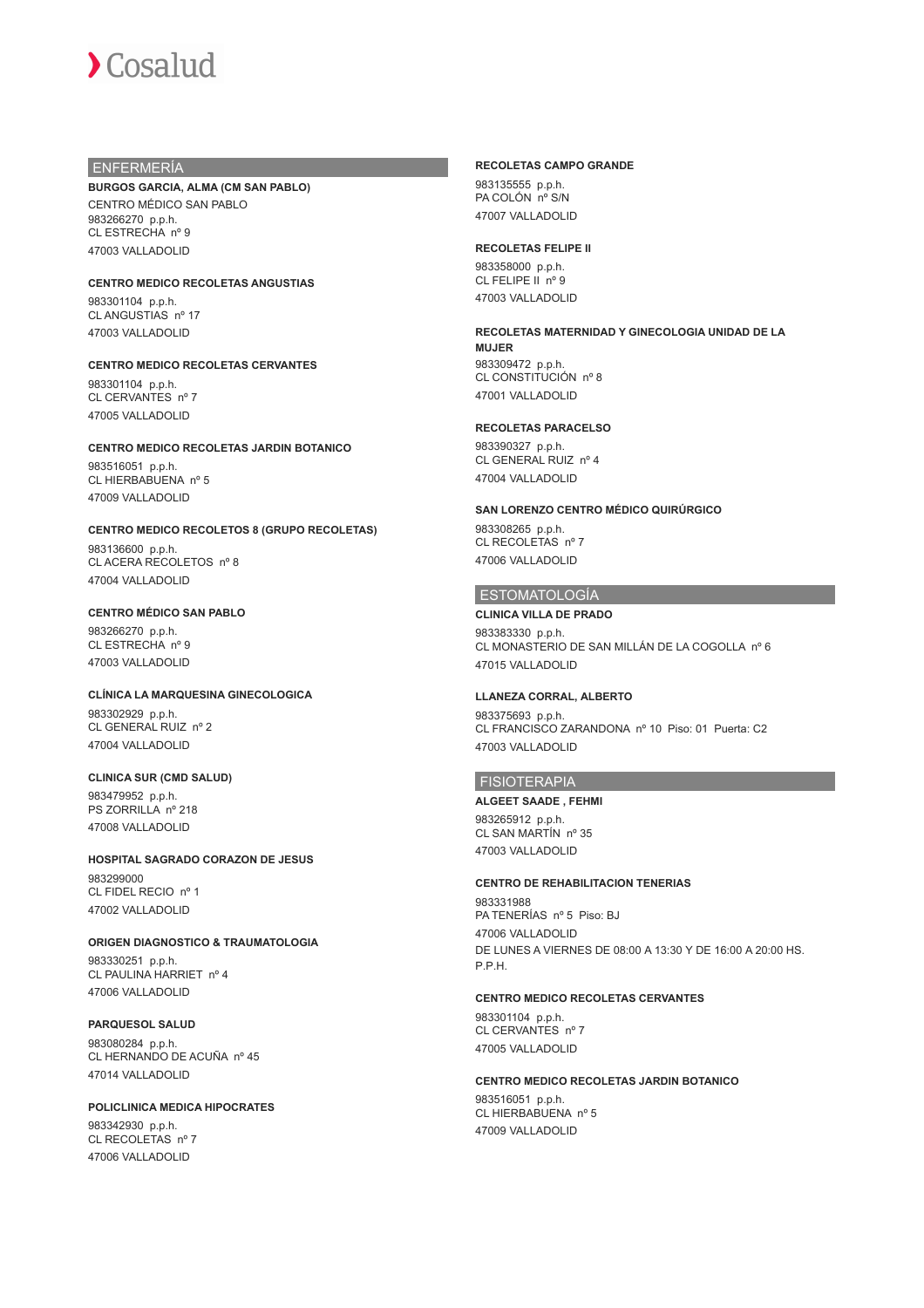#### **CENTRO MEDICO RECOLETOS 8 (GRUPO RECOLETAS)**

983136600 p.p.h. CL ACERA RECOLETOS nº 8 47004 VALLADOLID

#### **CENTRO MEDICO Y DE FISIOTERAPIA OZAMA, S.L.**

983391477 p.p.h. CL PATO nº 1 47012 VALLADOLID

# **CENTRO RECUPERACION FUNCIONAL Y FISIOT.**

**GABILONDO** 983236169 p.p.h. CL ITALIA nº 10 Piso: BJ 47007 VALLADOLID DE 09 A 13 Y DE 16 A 20

#### **CLINICA DE FISIOTERAPIA LOPEZ GOMEZ**

983390185 CL LÓPEZ GÓMEZ nº 10 47002 VALLADOLID MAÑANAS: 9.00 A 14.00 HORAS TARDES: 15.30 A 20.00 HORAS

## **CLÍNICA LA MARQUESINA GINECOLOGICA**

983302929 p.p.h. CL GENERAL RUIZ nº 2 47004 VALLADOLID

# **CLÍNICA MENDELL**

983375029 p.p.h. CL MIGUEL ISCAR nº 3 Piso: 02 Puerta: IZ 47001 VALLADOLID

#### **DEL VALLE MARTINEZ,JOSE LUIS**

983337278 p.p.h. CL PAULINA HARRIET nº 5 47006 VALLADOLID 9:30 a 13:30 Y DE 17:00 A 20:30

#### **FISIOCLINICAS PISUERGA**

983114494 p.p.h. CL NICOLÁS SALMERÓN nº 38 47004 VALLADOLID

#### **FONEMA. CENTRO DE REHABILITACION E INTERVENCION.**

983155001 p.p.h. CL MANUEL AZAÑA nº 42 47016 VALLADOLID

#### **GARCIA GOMEZ, CARLOS (MEDISPORT)**

983377383 p.p.h. CL ENCARNACIÓN nº 4 Piso: BJ 47003 VALLADOLID

# **HOSPITAL SAGRADO CORAZON DE JESUS**

983299000 CL FIDEL RECIO nº 1 47002 VALLADOLID

#### **POLICLINICA MEDICA HIPOCRATES**

983342930 p.p.h. CL RECOLETAS nº 7 47006 VALLADOLID

#### **RECOLETAS CAMPO GRANDE**

983135555 p.p.h. PA COLÓN nº S/N 47007 VALLADOLID

# **RECOLETAS FELIPE II**

983358000 p.p.h. CL FELIPE II nº 9 47003 VALLADOLID

### **SAN LORENZO CENTRO MÉDICO QUIRÚRGICO**

983308265 p.p.h. CL RECOLETAS nº 7 47006 VALLADOLID

# GINECOLOGÍA Y OBSTETRICIA

# **CLINICA GINECOLOGICA PARQUESOL**

983378918 p.p.h. CL ENRIQUE CUBERO nº 158 Piso: 03 Puerta: K 47014 VALLADOLID DE 16H A 20H

#### **CLÍNICA LA MARQUESINA GINECOLOGICA**

983302929 p.p.h. CL GENERAL RUIZ nº 2 47004 VALLADOLID

#### **CLINICA SUR (CMD SALUD)**

983479952 p.p.h. PS ZORRILLA nº 218 47008 VALLADOLID

# **CLINICA VILLA DE PRADO**

983383330 p.p.h. CL MONASTERIO DE SAN MILLÁN DE LA COGOLLA nº 6 47015 VALLADOLID

#### **CORDOVES POLO, MARIA JESUS**

983300394 p.p.h. CL GAMAZO nº 4 47004 VALLADOLID

#### **GONZALEZ MARTIN, JOSE IGNACIO**

983202222 CL CLAUDIO MOYANO nº 28 Piso: 01 Puerta: IZ 47001 VALLADOLID

#### **HERNANDEZ FRIAS, MARIA CONCEPCION**

983208400 p.p.h. CL FIDEL RECIO nº 1 Piso: 02 Puerta: 9 47002 VALLADOLID

#### **MEDINA DIEZ, JOSE MARIA**

983307512 p.p.h. CL DOS DE MAYO nº 10 Piso: 08 47004 VALLADOLID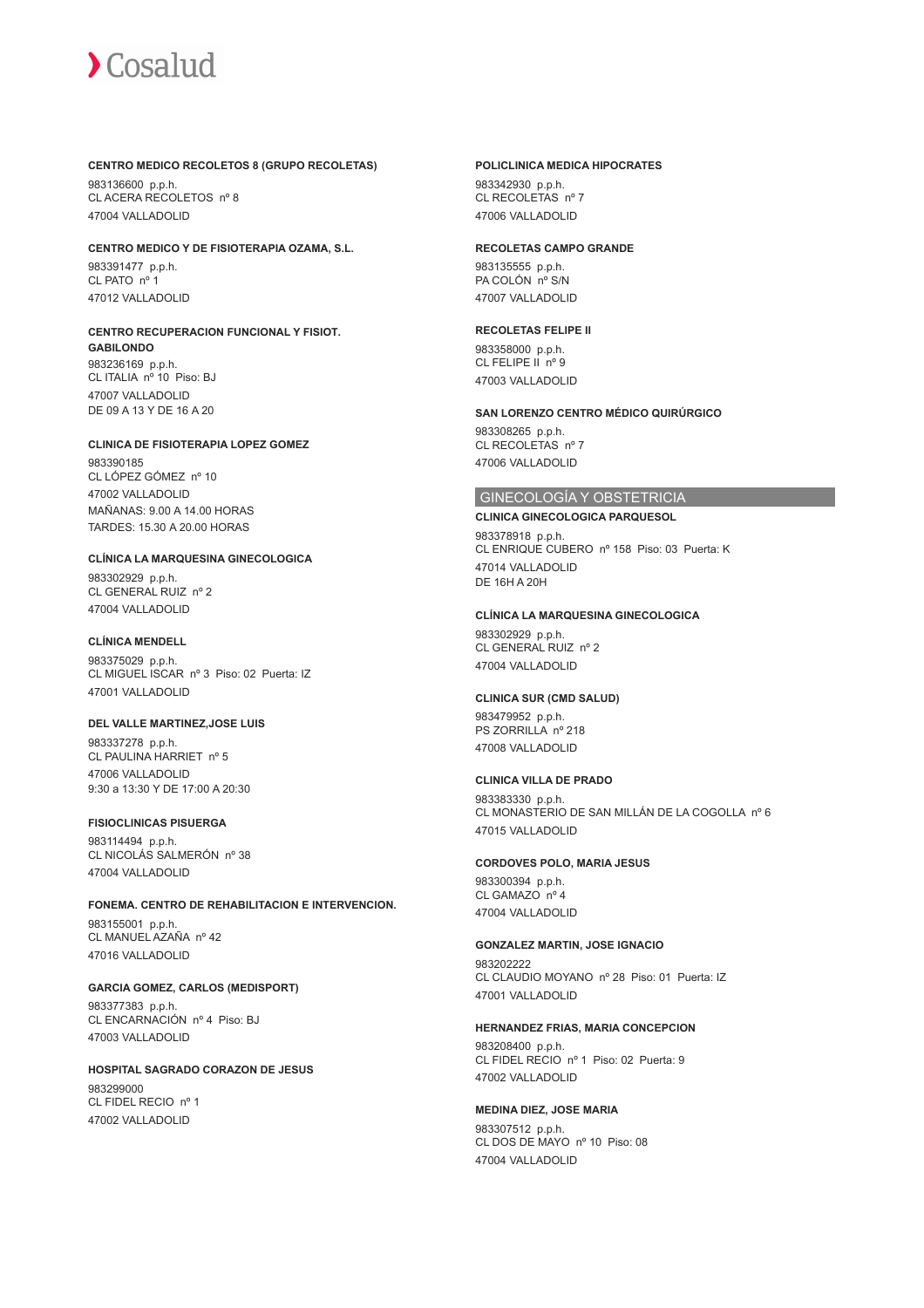# **MULAS GAGO,MARIA LUZ**

630913686 p.p.h. CL FRAY LUIS DE LEÓN nº 26 47002 VALLADOLID

#### **PUERTAS RUIZ, EMMA**

983233932 p.p.h. PS ARCO DE LADRILLO nº 4 47007 VALLADOLID

# **RECOLETAS MATERNIDAD Y GINECOLOGIA UNIDAD DE LA MUJER** 983309472 p.p.h.

CL CONSTITUCIÓN nº 8 47001 VALLADOLID

# **VALLADOLID SALUD**

983228700 p.p.h. CL HOSPITAL MILITAR 39 BJ 2 nº 23 47006 VALLADOLID

### **ZURITA VILLAMUZA,VICTOR**

983211991 p.p.h. CL GAMAZO nº 2 47004 VALLADOLID

# **HEMATOLOGÍA**

**CENTRO HEMATOLOGICO DR. BORREGO** HOSPITAL SAGRADO CORAZON DE JESUS 983231722 p.p.h. CL FIDEL RECIO nº 1 47002 VALLADOLID

# **RECOLETAS CAMPO GRANDE**

983135555 p.p.h. PA COLÓN nº S/N 47007 VALLADOLID

#### **Dres.:**

BLUM DOMINGUEZ, ALEJANDRA BORREGO BARQUERO, DANIEL

 $\overline{a}$ REYES RODRIGUEZ. VIOLETA

#### HOMEOPATÍA

47001 VALLADOLID

**CLÍNICA MENDELL** 983375029 p.p.h. CL MIGUEL ISCAR nº 3 Piso: 02 Puerta: IZ

# LOGOFONIATRÍA

# **CENTRO MEDICO RECOLETAS JARDIN BOTANICO**

983516051 p.p.h. CL HIERBABUENA nº 5 47009 VALLADOLID

#### **CENTRO MÉDICO SAN PABLO**

983266270 p.p.h. CL ESTRECHA nº 9 47003 VALLADOLID

#### **CLINICA EL MORAL**

983041690 p.p.h. CL MONASTERIO DE SANTA MARÍA DE MONTSERRAT nº 7 Piso: BJ 47015 VALLADOLID Lunes a Viernes 10:00-14:00 / 17:00-20:00 Sabados 10:00-14:00

# **CLINICA SUR (CMD SALUD)**

983479952 p.p.h. PS ZORRILLA nº 218 47008 VALLADOLID

# **FONEMA. CENTRO DE REHABILITACION E INTERVENCION.**

983155001 p.p.h. CL MANUEL AZAÑA nº 42 47016 VALLADOLID

# **FONIVOZ**

983208976 p.p.h. CL DOS DE MAYO nº 10 47004 VALLADOLID

# **HOSPITAL SAGRADO CORAZON DE JESUS**

0832000000 CL FIDEL RECIO nº 1 47002 VALLADOLID

#### **PEREDA MANSO, ADELA (POLICLINICA MEDICA HIPOCRATES)**

983308265 p.p.h. CL RECOLETAS nº 7 47006 VALLADOLID

#### **RECOLETAS FELIPE II**

983358000 p.p.h. CL FELIPE II nº 9 47003 VALLADOLID

#### **Dres.:**

CONDE RODRIGUEZ, ELENA MEJIAS VALENCIA, MANUELA

#### **VALLADOLID SALUD**

983228700 p.p.h. CL HOSPITAL MILITAR 39 BJ 2 nº 23 47006 VALLADOLID

# **MATRONAS**

**RECOLETAS MATERNIDAD Y GINECOLOGIA UNIDAD DE LA MUJER** 983309472 p.p.h. CL CONSTITUCIÓN nº 8 47001 VALLADOLID

# MEDICINA GENERAL

**ALONSO ALDEA, MARIA LUZ**

983475338 PS ZORRILLA nº 35 Piso: 02 47007 VALLADOLID 10 A 13H Y DE 17 A 20H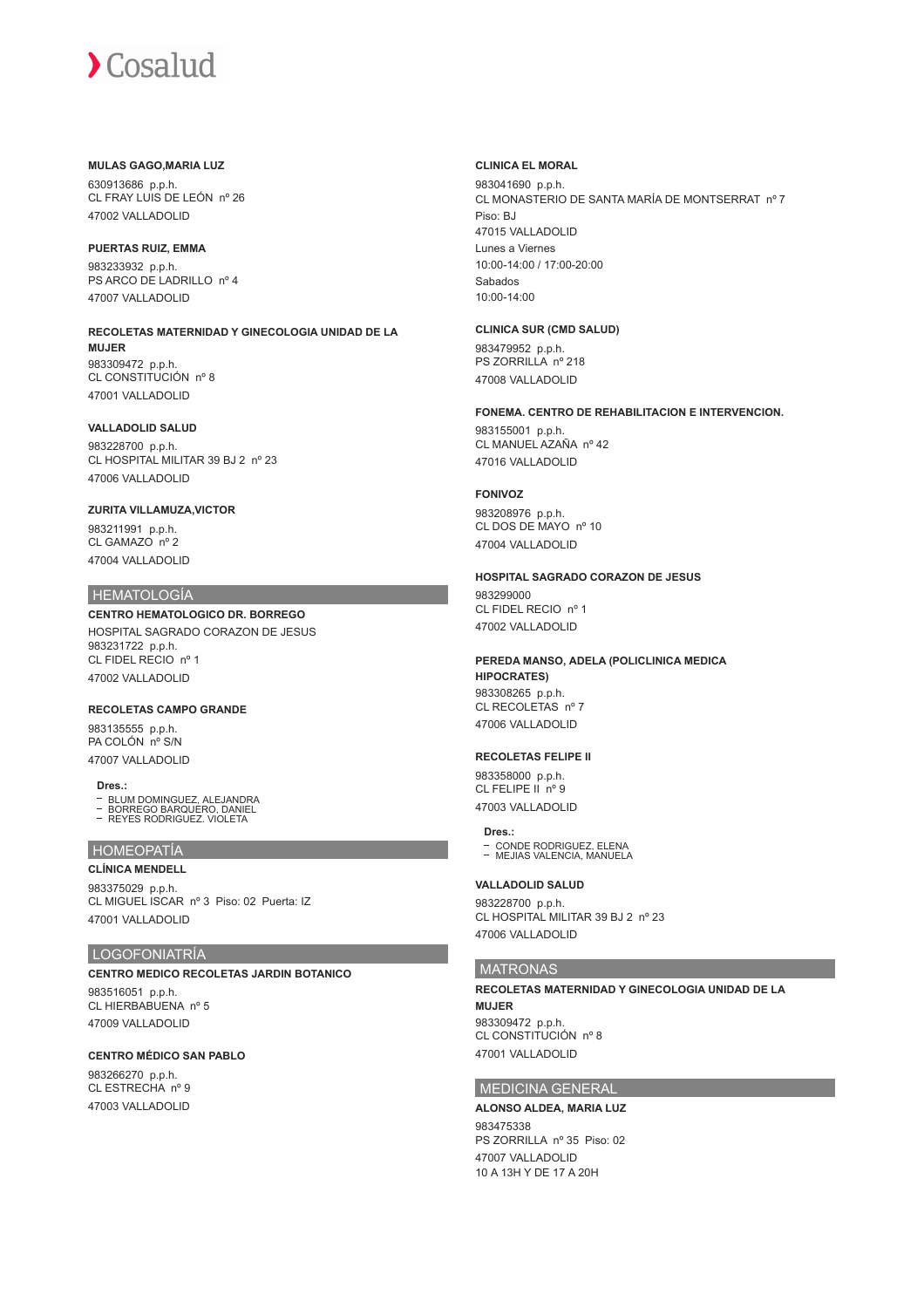# **ALONSO DIEZ, JAVIER**

POLICLINICA MEDICA HIPOCRATES 983212131 p.p.h. CL RECOLETAS nº 7 47006 VALLADOLID

# **ALONSO-VILLALOBOS MARTIN, LUIS**

983371009 p.p.h. CL MIGUEL ISCAR nº 7 Piso: 04 47001 VALLADOLID

#### **ANTONA DEL VAL, PEDRO (POLLICLINICA MEDICA HIPOCRATES)** POLICLINICA MEDICA HIPOCRATES 983308265 p.p.h. CL RECOLETAS nº 7

47006 VALLADOLID

# **BACHILLER BAEZA, ANGEL** 983372667 p.p.h.

CL DOCTOR VILLACIAN nº 6 Piso: 03 47014 VALLADOLID

# **BRAGADO MUÑOZ, RAFAEL (POLICLINICA MEDICA**

**HIPOCRATES)** POLICLINICA MEDICA HIPOCRATES 983308265 p.p.h. CL RECOLETAS nº 7 47006 VALLADOLID

# **CENTRO MEDICO RECOLETAS ANGUSTIAS**

983301104 p.p.h. CL ANGUSTIAS nº 17 47003 VALLADOLID

# **CENTRO MEDICO RECOLETAS CERVANTES**

983301104 p.p.h. CL CERVANTES nº 7 47005 VALLADOLID

# **CENTRO MEDICO RECOLETAS JARDIN BOTANICO**

983516051 p.p.h. CL HIERBABUENA nº 5 47009 VALLADOLID

# **CENTRO MEDICO SAN JOSE**

983353556 p.p.h. CL PÍO DEL RÍO HORTEGA nº 12 47014 VALLADOLID

# **CENTRO MÉDICO SAN PABLO**

983266270 p.p.h. CL ESTRECHA nº 9 47003 VALLADOLID

# **CLINICA EL MORAL**

983041690 p.p.h. CL MONASTERIO DE SANTA MARÍA DE MONTSERRAT nº 7 Piso: BJ 47015 VALLADOLID Lunes a Viernes 10:00-14:00 / 17:00-20:00 Sabados 10:00-14:00

# **CLÍNICA MENDELL**

983375029 p.p.h. CL MIGUEL ISCAR nº 3 Piso: 02 Puerta: IZ 47001 VALLADOLID

# **CLINICA PANADEROS**

983213713 p.p.h. CL FIDEL RECIO nº 1 47002 VALLADOLID

# **CLINICA SUR (CMD SALUD)**

983479952 p.p.h. PS ZORRILLA nº 218 47008 VALLADOLID

# **CLINICA VILLA DE PRADO**

983383330 p.p.h. CL MONASTERIO DE SAN MILLÁN DE LA COGOLLA nº 6 47015 VALLADOLID

#### **FERNANDEZ DE LOS FRUTOS, FRANCISCO JAVIER (CM SAN PABLO)** 983266270 p.p.h. CL ESTRECHA nº 9 47003 VALLADOLID

# **GONZALEZ ANTON, GUILLERMO**

983213833 CL MIGUEL ISCAR nº 16 Portal: 2 Piso: 01 Puerta: D 47001 VALLADOLID DE LUNES A VIERNES DE 10 A 13 Y DE 17 A 20 H.

# **HIDALGO GALLEGO, IGNACIO**

983353556 CL PÍO DEL RÍO HORTEGA nº 12 Piso: BJ 47014 VALLADOLID DE 10,30 A 11,30 Y DE 17,30 A 20 H.

# **LOPEZ ARAMBURU,MARIA ANGELES**

983474791 p.p.h. PS ZORRILLA nº 127 47008 VALLADOLID

# **MATIA PORTILLA, ALFONSO**

983354614 p.p.h. CL NUÑEZ DE GUZMAN nº 6 Piso: BJ 47014 VALLADOLID

# **NAVARRO TEJO, FERNANDO**

983342182 p.p.h. CL MONJAS nº 2 Piso: 01 47009 VALLADOLID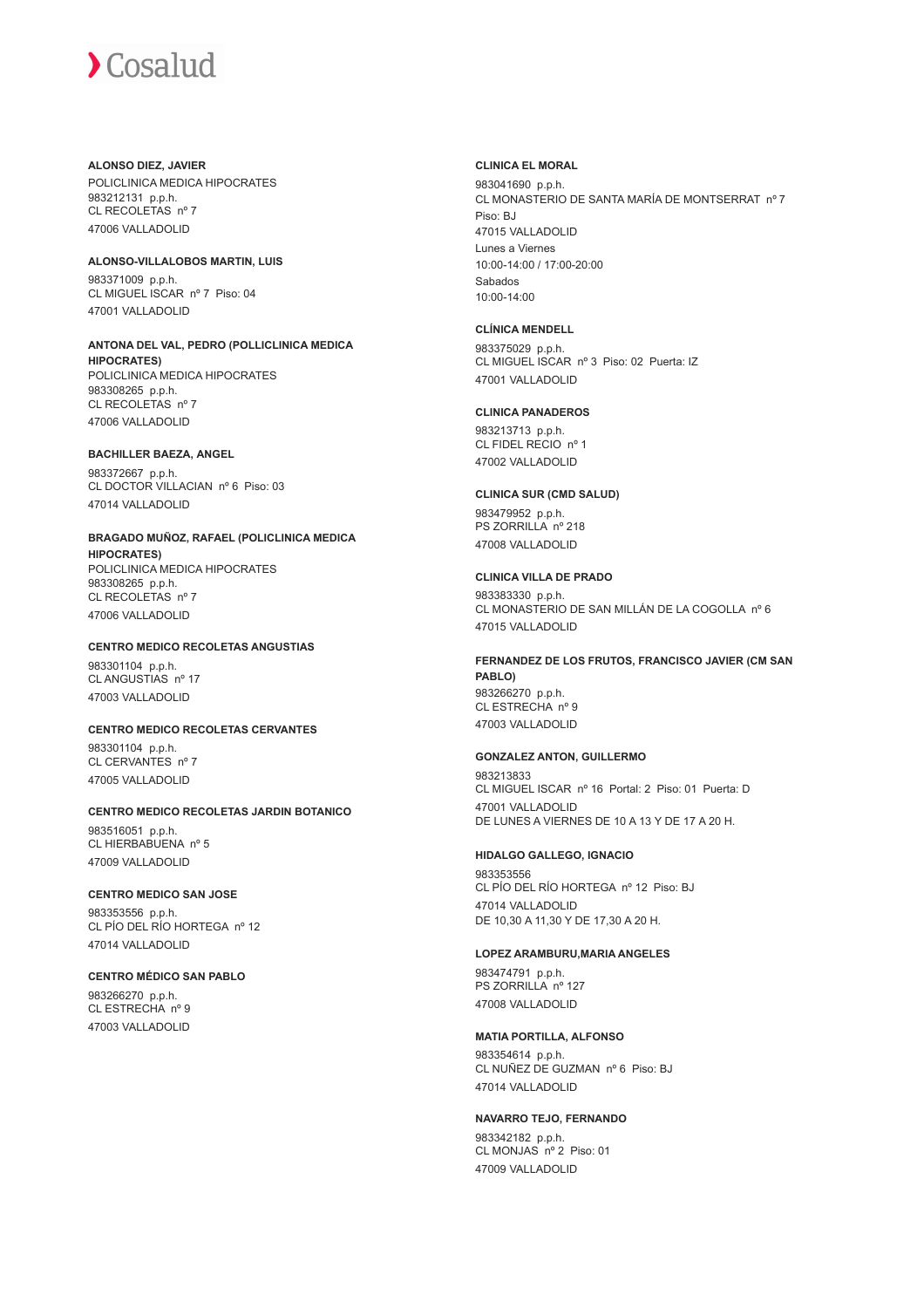### **ORIGEN DIAGNOSTICO & TRAUMATOLOGIA**

983330251 p.p.h. CL PAULINA HARRIET nº 4 47006 VALLADOLID

#### **PARQUESOL SALUD**

983080284 p.p.h. CL HERNANDO DE ACUÑA nº 45 47014 VALLADOLID

**POLICLINICA MEDICA HIPOCRATES** 983342930 p.p.h. CL RECOLETAS nº 7

47006 VALLADOLID

# **RECOLETAS CAMPO GRANDE**

983135555 p.p.h. PA COLÓN nº S/N 47007 VALLADOLID

#### **Dres.:**

- GOMEZ GOMEZ, PILAR GUTIERREZ MARTIN, ELENA RODRIGUEZ VALENZUELA, ROSA VIRGINIA
- 

# **RECOLETAS FELIPE II**

983358000 p.p.h. CL FELIPE II nº 9 47003 VALLADOLID

Dres.

- DOMINGUEZ RECIO, ALBERTO

# **RECOLETAS PARACELSO**

983390327 p.p.h. CL GENERAL RUIZ nº 4 47004 VALLADOLID

#### **Dres.:**

- 
- DE HOYOS LLORENTE, MARIA JESUS DOMINGUEZ RECIO, ALBERTO RODRIGUEZ LOPEZ, PABLO MANUEL

# **SAN LORENZO CENTRO MÉDICO QUIRÚRGICO**

983308265 p.p.h. CL RECOLETAS nº 7 47006 VALLADOLID

# **VALDIVIESO MARTINEZ, TIRSO (CM SAN PABLO)**

CENTRO MÉDICO SAN PABLO 983266270 p.p.h. CL ESTRECHA nº 9 Piso: BJ 47003 VALLADOLID

# **VALLADOLID SALUD**

983228700 p.p.h. CL HOSPITAL MILITAR 39 BJ 2 nº 23 47006 VALLADOLID

# **VILLALBA ABARQUEROS, MIGUEL ANGEL (POLICLINICA**

**MEDICA HIPOCRATES)** POLICLINICA MEDICA HIPOCRATES 983308265 p.p.h. CL RECOLETAS nº 7 47006 VALLADOLID

# MEDICINA INTERNA

#### **CENTRO MEDICO RECOLETAS ANGUSTIAS**

983301104 p.p.h. CL ANGUSTIAS nº 17 47003 VALLADOLID

# **CENTRO MÉDICO SAN PABLO**

983266270 p.p.h. CL ESTRECHA nº 9 47003 VALLADOLID

# **DELGADO MORALES, JOSE LUIS (POLICLINICA MEDICA**

**HIPOCRATES)** POLICLINICA MEDICA HIPOCRATES 983308265 p.p.h. CL RECOLETAS nº 7 47006 VALLADOLID

# **HOSPITAL SAGRADO CORAZON DE JESUS**

983299000 CL FIDEL RECIO nº 1 47002 VALLADOLID

# **POLICLINICA MEDICA HIPOCRATES**

983342930 p.p.h. CL RECOLETAS nº 7 47006 VALLADOLID

# **RECOLETAS CAMPO GRANDE**

983135555 p.p.h. PA COLÓN nº S/N 47007 VALLADOLID

#### **Dres.:**

- 
- ADALIA MARTIN. BEATRIZ<br>ASPERILLA GALLARDO, MARIA SOLEDAD<br>BRIONGOS FIGUERO,LAISA SOCORRO<br>FERNANDEZ MARTINEZ, ISABEL
- 
- PASCUAL ALONSO, TERESA PAZ FUENTES, MARIA FATIMA SANCHEZ DEL HOYO, CRISTINA
- 
- VILLANUEVA ARIAS, MARIA DE GRACIA

## **RECOLETAS FELIPE II**

983358000 p.p.h. CL FELIPE II nº 9 47003 VALLADOLID

#### **Dres.:**

- ADALIA MARTIN, BEATRIZ

#### **RECOLETAS PARACELSO**

983390327 p.p.h. CL GENERAL RUIZ nº 4 47004 VALLADOLID

# **Dres.:**

INGLADA GALIANA, LUIS SAN SEGUNDO BARROSO, DIONISIO

# MEDICINA NUCLEAR

# **FINAT DE CODES, BELEN (ISODIAGNOSTICO)**

983265651 p.p.h. CL FELIPE II nº 10 Piso: BJ 47003 VALLADOLID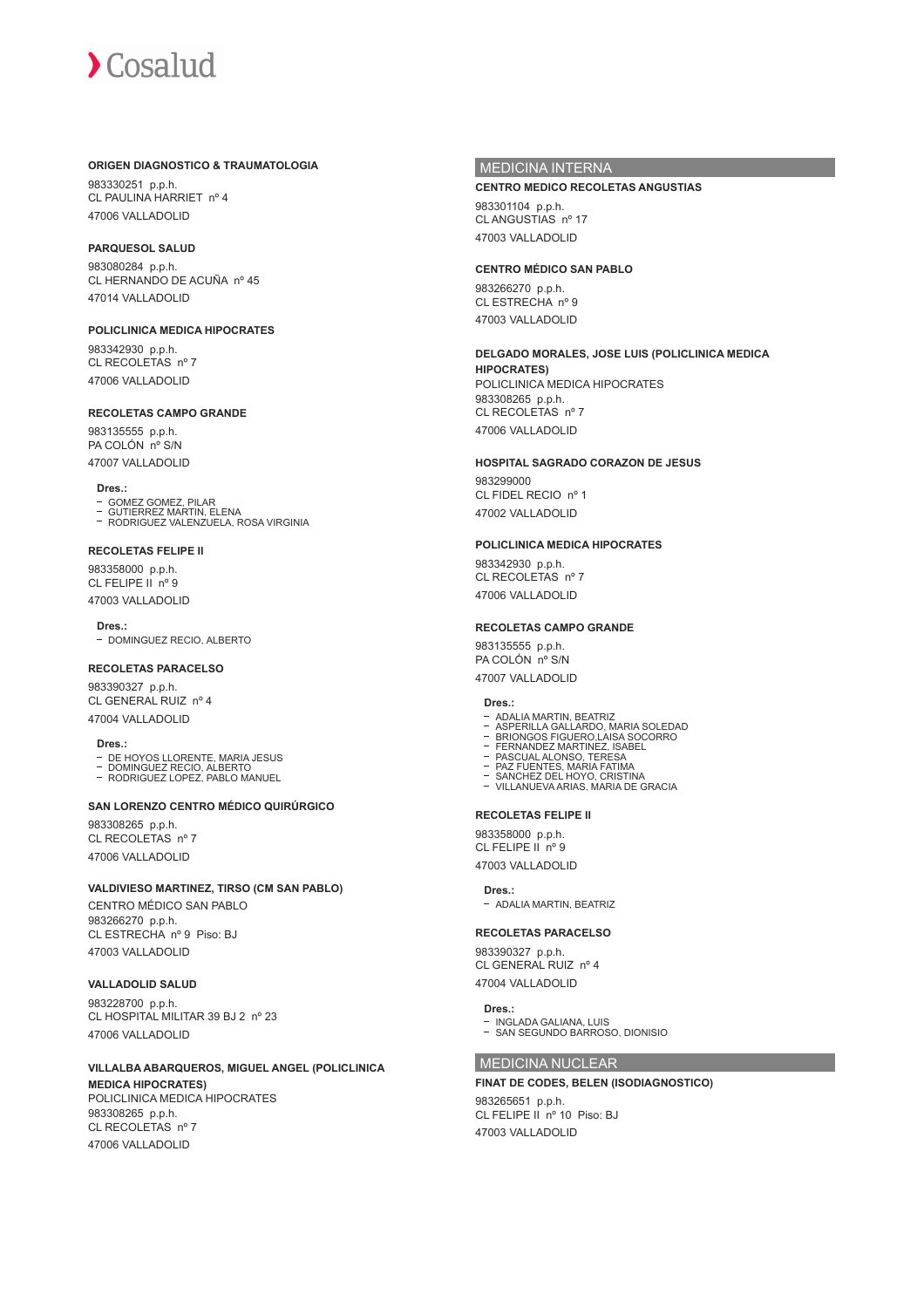# NEFROLOGÍA

#### **CENTRO MEDICO RECOLETAS ANGUSTIAS**

983301104 p.p.h. CL ANGUSTIAS nº 17 47003 VALLADOLID

**CLÍNICA LA MARQUESINA GINECOLOGICA** 983302929 p.p.h. CL GENERAL RUIZ nº 2

# **RECOLETAS PARACELSO**

47004 VALLADOLID

983390327 p.p.h. CL GENERAL RUIZ nº 4 47004 VALLADOLID

**Dres.:** - SAN SEGUNDO BARROSO, DIONISIO

### NEUMOLOGÍA

# **CENTRO MÉDICO SAN PABLO**

983266270 p.p.h. CL ESTRECHA nº 9 47003 VALLADOLID

# **DEL CAMPO MATIAS, FELIX**

983475338 p.p.h. PS ZORRILLA nº 35 Piso: 02 47007 VALLADOLID

# **JAURRIETA LARGO, SOFÍA (CM SAN PABLO)**

 p.p.h. CL ESTRECHA nº 9 47003 VALLADOLID

# **JUEZ GARCÍA, LAURA (CM SAN PABLO)**

983266270 p.p.h. CL ESTRECHA nº 2 47003 VALLADOLID

#### **RECOLETAS CAMPO GRANDE**

983135555 p.p.h. PA COLÓN nº S/N 47007 VALLADOLID

**Dres.:**

- DISDIER VICENTE, CARLOS ALFONSO MUÑIZ GONZALEZ, FRANCISCO PINTADO CORT, BEATRIZ
- PINTADO CORT, BEATING<br>- RECIO LORENO, BEATRIZ

# **RECOLETAS PARACELSO**

983390327 p.p.h. CL GENERAL RUIZ nº 4 47004 VALLADOLID

**Dres.:**

- DE VEGA SANCHEZ, BLANCA

# NEUMOLOGÍA PEDIÁTRICA

**RECOLETAS CAMPO GRANDE** 983135555 p.p.h. PA COLÓN nº S/N 47007 VALLADOLID

# **Dres.:**

- DIEZ MONGE, NURIA

# NEUROCIRUGÍA

# **AILAGAS DE LAS HERAS,JUAN JOSE** 696912454 p.p.h.

CL FIDEL RECIO nº 1 47002 VALLADOLID

# **JIMENEZ CARMENA, JOSE JAVIER**

983299964 p.p.h. PA COLÓN nº S/N Piso: 01 Puerta: B 47007 VALLADOLID

# **RECOLETAS CAMPO GRANDE**

983135555 p.p.h. PA COLÓN nº S/N 47007 VALLADOLID

# **Dres.:**

ESPINO GARCIA, VERA SANTOS BENITEZ, HUGO ALBERTO

# NEUROFISIOLOGÍA

# **CENTRO DE REHABILITACION TENERIAS**

983331988 PA TENERÍAS nº 5 Piso: BJ 47006 VALLADOLID DE LUNES A VIERNES DE 08:00 A 13:30 Y DE 16:00 A 20:00 HS. P.P.H.

# **NEUROVALL**

983117269 p.p.h. CL ACERA RECOLETOS nº 8 47004 VALLADOLID

#### **RECOLETAS CAMPO GRANDE**

983135555 p.p.h. PA COLÓN nº S/N 47007 VALLADOLID

#### **Dres.:**

- MOCHE LOERI, JESUS ANGEL

### **RECOLETAS FELIPE II**

983358000 p.p.h. CL FELIPE II nº 9 47003 VALLADOLID

# **Dres.:**

MEDRANO, OLGA MOCHE LOERI, JESUS ANGEL

#### **VALLADOLID SALUD**

983228700 p.p.h. CL HOSPITAL MILITAR 39 BJ 2 nº 23 47006 VALLADOLID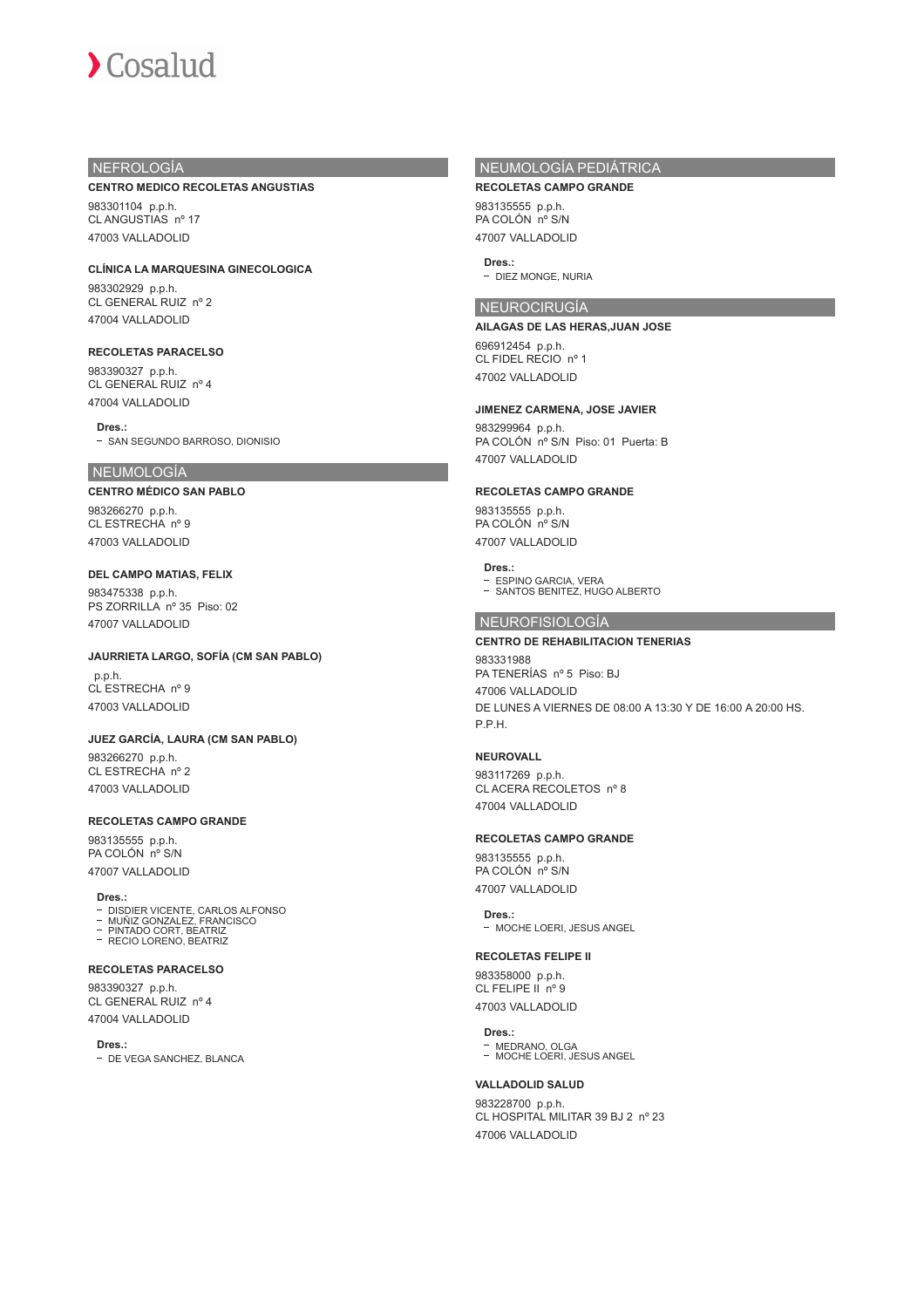# NEUROLOGÍA

# **BARLOME ALBISTEGUI, TERESA (CM SAN PABLO)**

CENTRO MÉDICO SAN PABLO 983266270 p.p.h. CL ESTRECHA nº 9 47003 VALLADOLID

#### **CENTRO MEDICO RECOLETAS ANGUSTIAS**

983301104 p.p.h. CL ANGUSTIAS nº 17 47003 VALLADOLID

# **CENTRO MÉDICO SAN PABLO**

983266270 p.p.h. CL ESTRECHA nº 9 47003 VALLADOLID

#### **CLÍNICA LA MARQUESINA GINECOLOGICA**

983302929 p.p.h. CL GENERAL RUIZ nº 2 47004 VALLADOLID

#### **PARA PRIETO, MARTA (POLICLINICA MEDICA HIPOCRATES)**

POLICLINICA MEDICA HIPOCRATES 983308265 p.p.h. CL RECOLETAS nº 7 47006 VALLADOLID

### **RECOLETAS CAMPO GRANDE**

983135555 p.p.h. PA COLÓN nº S/N 47007 VALLADOLID

**Dres.:** - TELLEZ LARA, NIEVES

# **RECOLETAS FELIPE II**

983358000 p.p.h. CL FELIPE II nº 9 47003 VALLADOLID

**Dres.:** DE LERA ALFONSO, MERCEDES CARLOTA FERMOSO GARCIA, JULIO

# **RECOLETAS PARACELSO**

983390327 p.p.h. CL GENERAL RUIZ nº 4 47004 VALLADOLID

**Dres.:** - DE MIGUEL SERRANO, CRISTINA

#### **OFTALMOLOGÍA**

# **ALCUAZ HIDALGO,ALEJANDRO** 983208400 p.p.h.

CL FIDEL RECIO nº 1 47002 VALLADOLID

#### **ANGULO LABANDA, MARIA SOLEDAD**

983377788 p.p.h. CL SANTIAGO nº 13 Piso: 02 Puerta: C 47001 VALLADOLID

#### **CEOCYL- CTRO DE ESPEC. OFTALMOLO. DE CASTILLA-LEON** 983336700 p.p.h. PA TENERÍAS nº 11 47006 VALLADOLID

#### **CLÍNICA BAVIERA VALLADOLID**

900180100 p.p.h. PA CASTILLA Y LEÓN nº 2 47008 VALLADOLID

#### **CLINICA QUO**

983393258 PA JUAN DE AUSTRIA nº 10 47006 VALLADOLID HORARIO DE LUNES A VIERNES DE 9:00- 13:30H Y DE 16:00-19:30H

#### **CONSULTA DR. JUAN MONSALVE**

983351323 p.p.h. CL MIGUEL ISCAR nº 16 47001 VALLADOLID

#### **GALINDO ALONSO, JULIO**

983335514 CL FRANCISCO ZARANDONA nº 19 Escalera: DC Piso: 01 Puerta: A 47003 VALLADOLID DE LUNES A JUEVES DE 10:00 A 13:30 Y DE 16:00 A 19:00; VIERNES DE 10:00 A 13:30 HS.

# **GONZALEZ CAMELL, ISABEL (POLICLINICA MEDICA**

**HIPOCRATES)** POLICLINICA MEDICA HIPOCRATES 983308265 p.p.h. CL RECOLETAS nº 7 47006 VALLADOLID

#### **INSTITUTO OFTALMOLOGICO RECOLETAS**

983390327 p.p.h. CL GENERAL RUIZ nº 4 47004 VALLADOLID

# **INSTITUTO UNIVERSITARIO OFTALMOBIOLOGIA APLICADA (IOBA)**

983423559 p.p.h. CM CEMENTERIO nº S/N 47011 VALLADOLID

# **MATEU GARCIA,CARLOS JOSE**

983336700 p.p.h. PA TENERÍAS nº 11 47006 VALLADOLID

#### **RECOLETAS PARACELSO**

983390327 p.p.h. CL GENERAL RUIZ nº 4 47004 VALLADOLID

#### **Dres.:**

- 
- CARREÑO SALAS, ESTHER DE LA FUENTE APARICIO, LUIS FRANCISCO DI LAURO, SALVATORE
- 
- 
- DIAZ CABANAS. LUCIA GALARRETA MIRA, DAVID GARCIA LLANES, GREGORIO GARCÍA SANZ, RAQUEL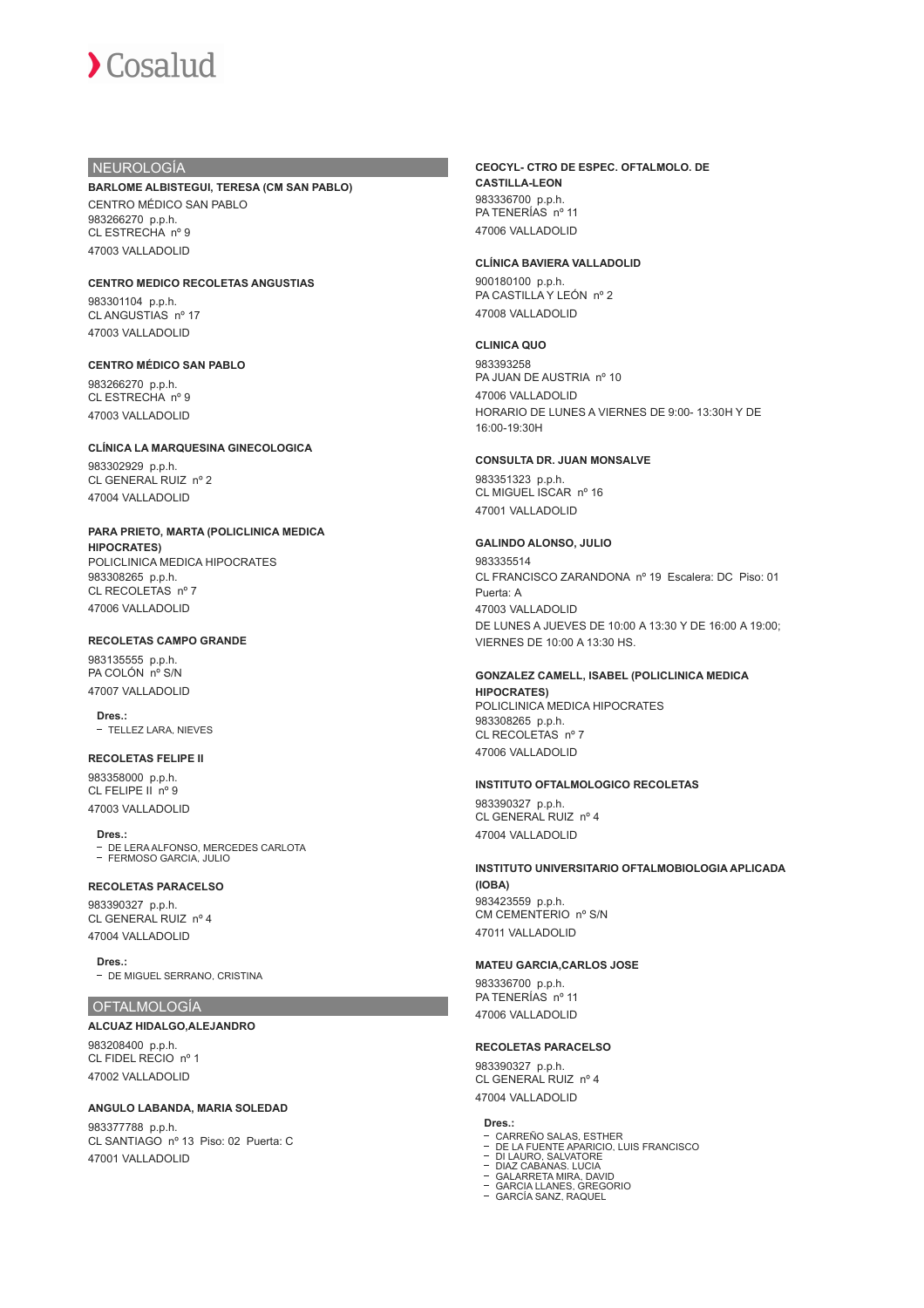IBAÑEZ AYUSO, PATRICIA MARTIN MARTINEZ, SANTIAGO MENGIBAR SOS, CARLOS

ONCOLOGÍA MÉDICA

# **RECOLETAS CAMPO GRANDE**

983135555 p.p.h. PA COLÓN nº S/N 47007 VALLADOLID

#### **Dres.:**

- ALVAREZ GALLEGO, JOSE VALERO
- NIETO SANZ, JUAN CARLOS PUERTAS ALVAREZ, JAVIER LUIS TORREGO GARCIA, JUAN CARLOS
- $\overline{a}$

# OTORRINOLARINGOLOGÍA

**CENTRO MÉDICO SAN PABLO**

983266270 p.p.h. CL ESTRECHA nº 9 47003 VALLADOLID

# **CLINICA SUR (CMD SALUD)**

983479952 p.p.h. PS ZORRILLA nº 218 47008 VALLADOLID

**HOSPITAL SAGRADO CORAZON DE JESUS** 983299000 CL FIDEL RECIO nº 1

47002 VALLADOLID

#### **IBAÑES CARCAMO, ENRIQUE RICARDO**

983473554 p.p.h. PS ZORRILLA nº 26 Piso: 01 47006 VALLADOLID

#### **LOPEZ AZANZA, CARLOS**

983213713 p.p.h. CL PANADEROS nº 42 Piso: BJ 47004 VALLADOLID

# **POLICLINICA MEDICA HIPOCRATES**

983342930 p.p.h. CL RECOLETAS nº 7 47006 VALLADOLID

#### **RECOLETAS FELIPE II**

983358000 p.p.h. CL FELIPE IL nº 9 47003 VALLADOLID

**Dres.:**

- ALONSO MESONERO, MARTA
- BAUER, MICHAEL FERNANDEZ RODRIGUEZ, ANA
- 
- LARA SANCHEZ, HUGO<br>SALVADOR RAMIREZ, CARLOS MIGUEL<br>SANCHEZ MARTINEZ, ANA<br>SANTOS PEREZ, JAIME<br>TAVAREZ RODRIGUEZ, JUAN JOSE
- 
- 

# **SANTOS PEREZ, JAIME**

POLICLINICA MEDICA HIPOCRATES 983212131 p.p.h. CL RECOLETAS nº 7 47006 VALLADOLID

# **SANTOS PEREZ, JAIME (POLICLINICA MEDICA HIPOCRATES )** POLICLINICA MEDICA HIPOCRATES 983308265 p.p.h.

CL RECOLETAS nº 7 47006 VALLADOLID

# **VALLEJO VALDEZATE,LUIS ANGEL**

983228700 p.p.h. CL HOSPITAL MILITAR nº 25 Piso: BJ 47006 VALLADOLID

# PEDIATRÍA

**CENTRO MEDICO RECOLETAS JARDIN BOTANICO** 983516051 p.p.h. CL HIERBABUENA nº 5 47009 VALLADOLID

#### **CLÍNICA LA MARQUESINA GINECOLOGICA**

983302929 p.p.h. CL GENERAL RUIZ nº 2 47004 VALLADOLID

# **CLINICA SUR (CMD SALUD)**

983479952 p.p.h. PS ZORRILLA nº 218 47008 VALLADOLID

#### **GRANDE ALVAREZ,MARIA DE LOS REYES**

983228700 p.p.h. CL GARCÍA MORATO nº 25 47007 VALLADOLID

#### **RECOLETAS FELIPE II**

983358000 p.p.h. CL FELIPE II nº 9 47003 VALLADOLID

# **Dres.:**

 $-$  PALACIN, FVA

#### **VALLADOLID SALUD**

983228700 p.p.h. CL HOSPITAL MILITAR 39 BJ 2 nº 23 47006 VALLADOLID

# PODOLOGÍA

# **CENTRO MEDICO RECOLETAS ANGUSTIAS**

983301104 p.p.h. CL ANGUSTIAS nº 17 47003 VALLADOLID

# **CENTRO MEDICO RECOLETAS CERVANTES**

983301104 p.p.h. CL CERVANTES nº 7 47005 VALLADOLID

# **CENTRO MEDICO RECOLETAS JARDIN BOTANICO**

983516051 p.p.h. CL HIERBABUENA nº 5 47009 VALLADOLID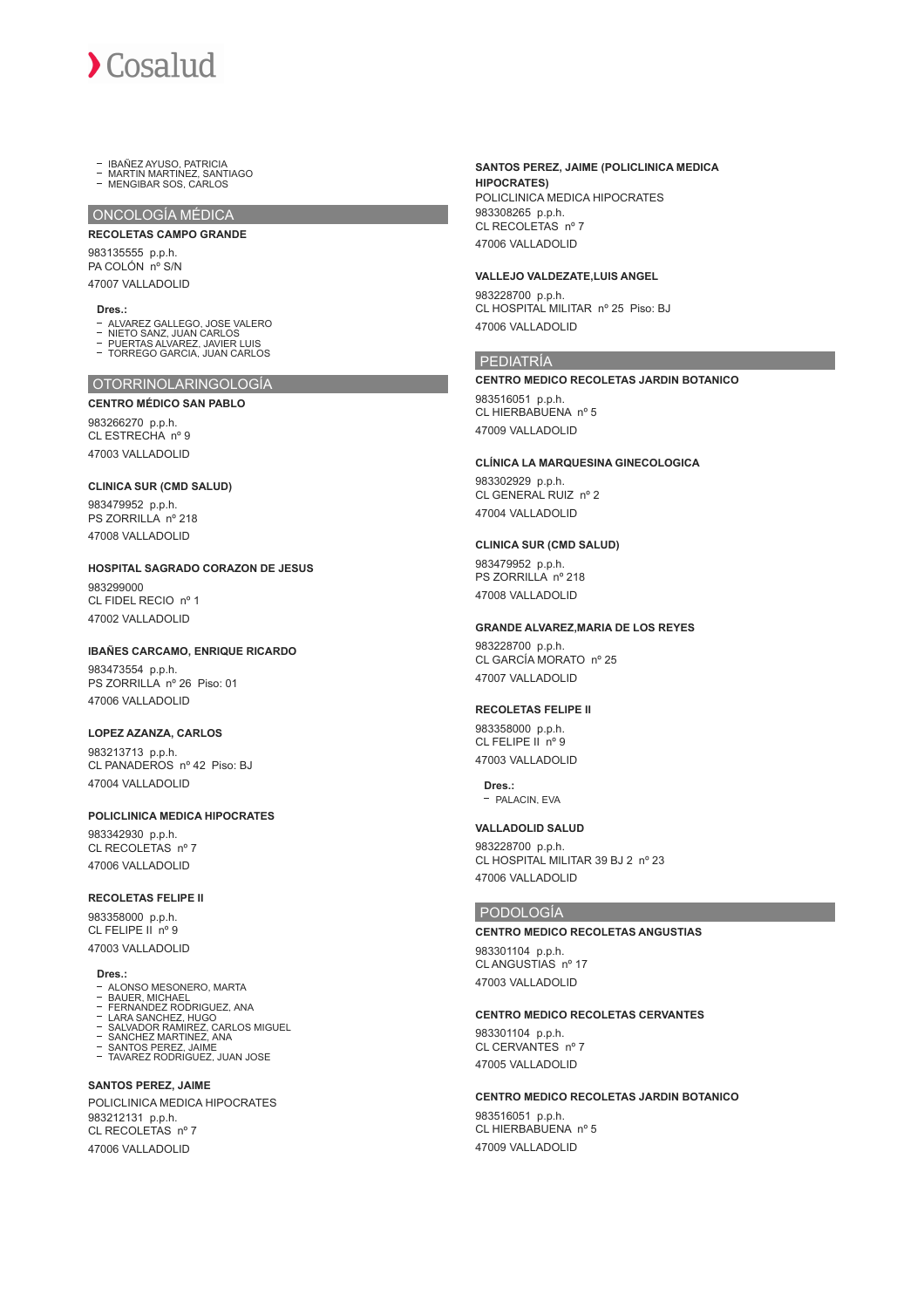#### **CENTRO MEDICO RECOLETOS 8 (GRUPO RECOLETAS)**

983136600 p.p.h. CL ACERA RECOLETOS nº 8 47004 VALLADOLID

**CENTRO MÉDICO SAN PABLO**

983266270 p.p.h. CL ESTRECHA nº 9 47003 VALLADOLID

**CLÍNICA MENDELL** 983375029 p.p.h. CL MIGUEL ISCAR nº 3 Piso: 02 Puerta: IZ 47001 VALLADOLID

# **CLINICA SUR (CMD SALUD)**

983479952 p.p.h. PS ZORRILLA nº 218 47008 VALLADOLID

# **DOMINGUEZ HERREROS, DIEGO** 983336153 p.p.h.

PA MARTÍ Y MONSO nº 5 Piso: 03 Puerta: F 47001 VALLADOLID

# **PARQUESOL SALUD**

983080284 p.p.h. CL HERNANDO DE ACUÑA nº 45 47014 VALLADOLID

# **SAN LORENZO CENTRO MÉDICO QUIRÚRGICO**

983308265 p.p.h. CL RECOLETAS nº 7 47006 VALLADOLID

# PREPARACIÓN AL PARTO

# **CEMTROSALUD CUADRILLERO-GRACIA**

983306360 p.p.h. CL SAN FELIPE NERI nº 3 Piso: 01 Puerta: A 47001 VALLADOLID

# **CENTRO DE REHABILITACION TENERIAS**

983331988 PA TENERÍAS nº 5 Piso: BJ 47006 VALLADOLID DE LUNES A VIERNES DE 08:00 A 13:30 Y DE 16:00 A 20:00 HS. P.P.H.

# **PUERTAS RUIZ, EMMA**

983233932 p.p.h. PS ARCO DE LADRILLO nº 4 47007 VALLADOLID

# **RECOLETAS FELIPE II**

983358000 p.p.h. CL FELIPE II nº 9 47003 VALLADOLID

# PSICOLOGÍA

# **AGORA GABINETE PSICOLOGICO**

983392386 p.p.h. CL FRAY LUIS DE LEÓN nº 22 Piso: 02 Puerta: C 47002 VALLADOLID

**CENTRO MEDICO RECOLETAS ANGUSTIAS**

983301104 p.p.h. CL ANGUSTIAS nº 17 47003 VALLADOLID

# **CENTRO MEDICO RECOLETAS CERVANTES**

983301104 p.p.h. CL CERVANTES nº 7 47005 VALLADOLID

# **CENTRO MEDICO RECOLETAS JARDIN BOTANICO**

983516051 p.p.h. CL HIERBABUENA nº 5 47009 VALLADOLID

# **CLINICA EL MORAL**

983041690 p.p.h. CL MONASTERIO DE SANTA MARÍA DE MONTSERRAT nº 7 Piso: BJ 47015 VALLADOLID Lunes a Viernes 10:00-14:00 / 17:00-20:00 Sabados 10:00-14:00

# **CLINICA SUR (CMD SALUD)**

983479952 p.p.h. PS ZORRILLA nº 218 47008 VALLADOLID

# **FONEMA. CENTRO DE REHABILITACION E INTERVENCION.**

983155001 p.p.h. CL MANUEL AZAÑA nº 42 47016 VALLADOLID

# **MARTIN DE LA CAL, ELSA**

646478908 p.p.h. CL CASTELAR nº 2 Piso: BJ 47002 VALLADOLID

# **POLICLINICA MEDICA HIPOCRATES**

983342930 p.p.h. CL RECOLETAS nº 7 47006 VALLADOLID

# **RECOLETAS MATERNIDAD Y GINECOLOGIA UNIDAD DE LA MUJER** 983309472 p.p.h. CL CONSTITUCIÓN nº 8

47001 VALLADOLID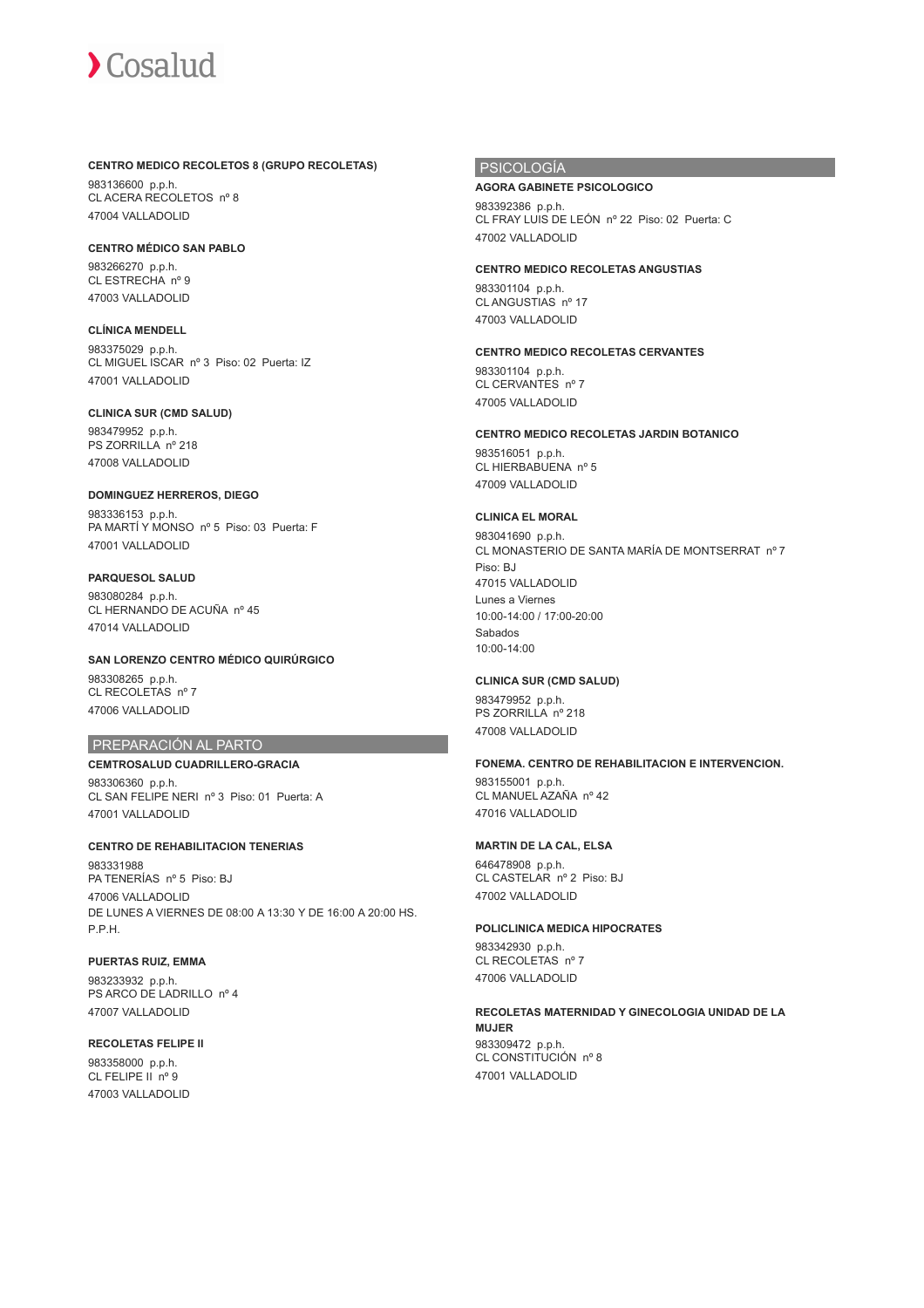#### **RECOLETAS PARACELSO**

983390327 p.p.h. CL GENERAL RUIZ nº 4 47004 VALLADOLID

**Dres.:** - CATALINA FERNANDEZ, CRISTINA MERCEDES

#### **RUIZ CAMARA FERNANDEZ, ELENA (POLICLINICA MEDICA HIPOCRATES)** 983308265 p.p.h. CL RECOLETAS nº 7

47006 VALLADOLID

# PSIQUIATRÍA

#### **ALONSO QUINTANILLA, PALOMA**

983396648 p.p.h. CL GAMAZO nº 4 Piso: 04 Puerta: B 47004 VALLADOLID

# **CENTRO MEDICO RECOLETAS ANGUSTIAS**

983301104 p.p.h. CL ANGUSTIAS nº 17 47003 VALLADOLID

# **CENTRO MEDICO RECOLETAS CERVANTES**

983301104 p.p.h. CL CERVANTES nº 7 47005 VALLADOLID

# **CENTRO MEDICO RECOLETAS JARDIN BOTANICO**

983516051 p.p.h. CL HIERBABUENA nº 5 47009 VALLADOLID

### **CENTRO MÉDICO SAN PABLO**

983266270 p.p.h. CL ESTRECHA nº 9 47003 VALLADOLID

# **DEL OLMO GARCIA, VICTOR FAUSTINO**

983257811 p.p.h. CL SANTIAGO nº 19 Piso: 03 Puerta: G 47001 VALLADOLID

### **FIORINI TALAVERA, JUAN CARLOS (CM SAN PABLO)**

CENTRO MÉDICO SAN PABLO 983266270 p.p.h. CL ESTRECHA nº 9 47003 VALLADOLID

# **GARCIA SANCHEZ, FIDEL JORGE (VALLADOLID)**

983342607 p.p.h. PA PONIENTE nº 6 Piso: 03 Puerta: B 47003 VALLADOLID

# **GONZALEZ COLLANTES,RUTH**

983353556 p.p.h. CL PÍO DEL RÍO HORTEGA nº 12 47014 VALLADOLID

# **PARQUESOL SALUD**

983080284 p.p.h. CL HERNANDO DE ACUÑA nº 45 47014 VALLADOLID

#### **POLICLINICA MEDICA HIPOCRATES**

983342930 p.p.h. CL RECOLETAS nº 7 47006 VALLADOLID

# **RECOLETAS FELIPE II**

983358000 p.p.h. CL FELIPE II nº 9 47003 VALLADOLID

#### **Dres.:**

GARCIA SANCHEZ, FIDEL JORGE

#### **RECOLETAS PARACELSO**

983390327 p.p.h. CL GENERAL RUIZ nº 4 47004 VALLADOLID

# **SOTO LOZA, ANTONIO ALFONSO (POLICLINICA MEDICA**

**HIPOCRATES)** POLICLINICA MEDICA HIPOCRATES 983308265 p.p.h. CL RECOLETAS nº 7 47006 VALLADOLID

# **VALLADOLID SALUD**

983228700 p.p.h. CL HOSPITAL MILITAR 39 BJ 2 nº 23 47006 VALLADOLID

# RADIODIAGNÓSTICO

**CENTRO DE DIAGNOSTICO FELIPE II** 983344888 CL FELIPE II nº 9

47003 VALLADOLID

# **CENTRO DIAGNOSTICO VALLADOLID (SAGRADO CORAZON)**

983216120 p.p.h. CL FIDEL RECIO nº 1 47002 VALLADOLID

## **CLÍNICA LA MARQUESINA GINECOLOGICA**

983302929 p.p.h. CL GENERAL RUIZ nº 2 47004 VALLADOLID

#### **Dres.:**

DE LA FUENTE BOBILLO, MIGUEL ANGEL

# **CLINICA RADIOLOGICA DR. CALABIA**

983307032 p.p.h. CL PERÚ nº 12 47004 VALLADOLID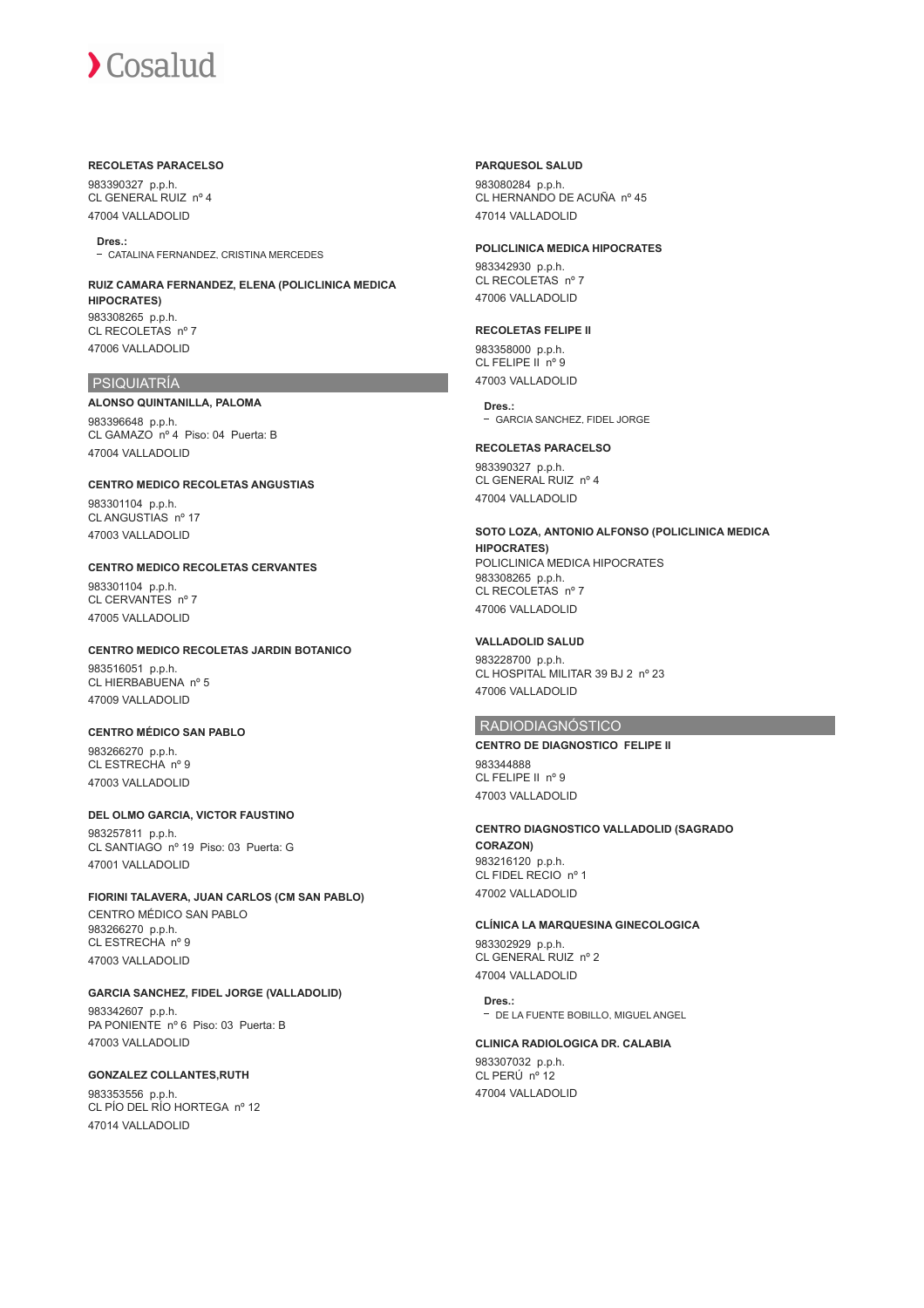#### **IMAGEN Y DIAGNOSTICO PISUERGA**

HOSPITAL SAGRADO CORAZON DE JESUS 983395888 p.p.h. CL FIDEL RECIO nº 1 47002 VALLADOLID

# **ORIGEN DIAGNOSTICO & TRAUMATOLOGIA**

983330251 p.p.h. CL PAULINA HARRIET nº 4 47006 VALLADOLID

# **RECOLETAS CAMPO GRANDE (CENTRO DE DIAGNOSTICO)**

983144149 p.p.h. PA COLÓN nº S/N 47007 VALLADOLID

#### **RECOLETAS MATERNIDAD Y GINECOLOGIA UNIDAD DE LA MUJER**

983309472 p.p.h. CL CONSTITUCIÓN nº 8 47001 VALLADOLID

# **RECOLETAS PARACELSO**

983390327 p.p.h. CL GENERAL RUIZ nº 4 47004 VALLADOLID

# RADIOTERAPIA

# **RECOLETAS CAMPO GRANDE**

983135555 p.p.h. PA COLÓN nº S/N 47007 VALLADOLID

# REHABILITACIÓN

# **CENTRO DE REHABILITACION TENERIAS** 983331988 PA TENERÍAS nº 5 Piso: BJ 47006 VALLADOLID DE LUNES A VIERNES DE 08:00 A 13:30 Y DE 16:00 A 20:00 HS. P.P.H.

# **CENTRO MEDICO RECOLETAS CERVANTES**

983301104 p.p.h. CL CERVANTES nº 7 47005 VALLADOLID

# **CENTRO MEDICO Y DE FISIOTERAPIA OZAMA, S.L.**

983391477 p.p.h. CL PATO nº 1 47012 VALLADOLID

# **CENTRO RECUPERACION FUNCIONAL Y FISIOT.**

**GABILONDO** 983236169 p.p.h. CL ITALIA nº 10 Piso: BJ 47007 VALLADOLID DE 09 A 13 Y DE 16 A 20

#### **DEL VALLE MARTINEZ,JOSE LUIS**

983337278 p.p.h. CL PAULINA HARRIET nº 5 47006 VALLADOLID 9:30 a 13:30 Y DE 17:00 A 20:30

### **ORIGEN DIAGNOSTICO & TRAUMATOLOGIA**

983330251 p.p.h. CL PAULINA HARRIET nº 4 47006 VALLADOLID

# **RECOLETAS FELIPE II**

983358000 p.p.h. CL FELIPE II nº 9 47003 VALLADOLID

#### **Dres.:**

MARTINEZ JIMENEZ, ESTHER NIETO CUARTERO, CARMEN

# REUMATOLOGÍA

#### **CENTRO MEDICO RECOLETAS ANGUSTIAS**

983301104 p.p.h. CL ANGUSTIAS nº 17 47003 VALLADOLID

# **CLÍNICA LA MARQUESINA GINECOLOGICA**

983302929 p.p.h. CL GENERAL RUIZ nº 2 47004 VALLADOLID

# TRATAMIENTO DEL DOLOR

**RECOLETAS CAMPO GRANDE** 983135555 p.p.h. PA COLÓN nº S/N 47007 VALLADOLID

**Dres.:** - LLORENTE DE LA FUENTE. ALBERTO

# **VACA MIGUEL,JUAN MANUEL**

983376056 p.p.h. PA SAN NICOLÁS nº 4 47003 VALLADOLID

# TRAUMATOLOGÍA PEDIÁTRICA

#### **RECOLETAS CAMPO GRANDE**

983135555 p.p.h. PA COLÓN nº S/N 47007 VALLADOLID

**Dres.:** - ARBONA JIMENEZ, CARMELO

#### **RECOLETAS FELIPE II**

983358000 p.p.h. CL FELIPE II nº 9 47003 VALLADOLID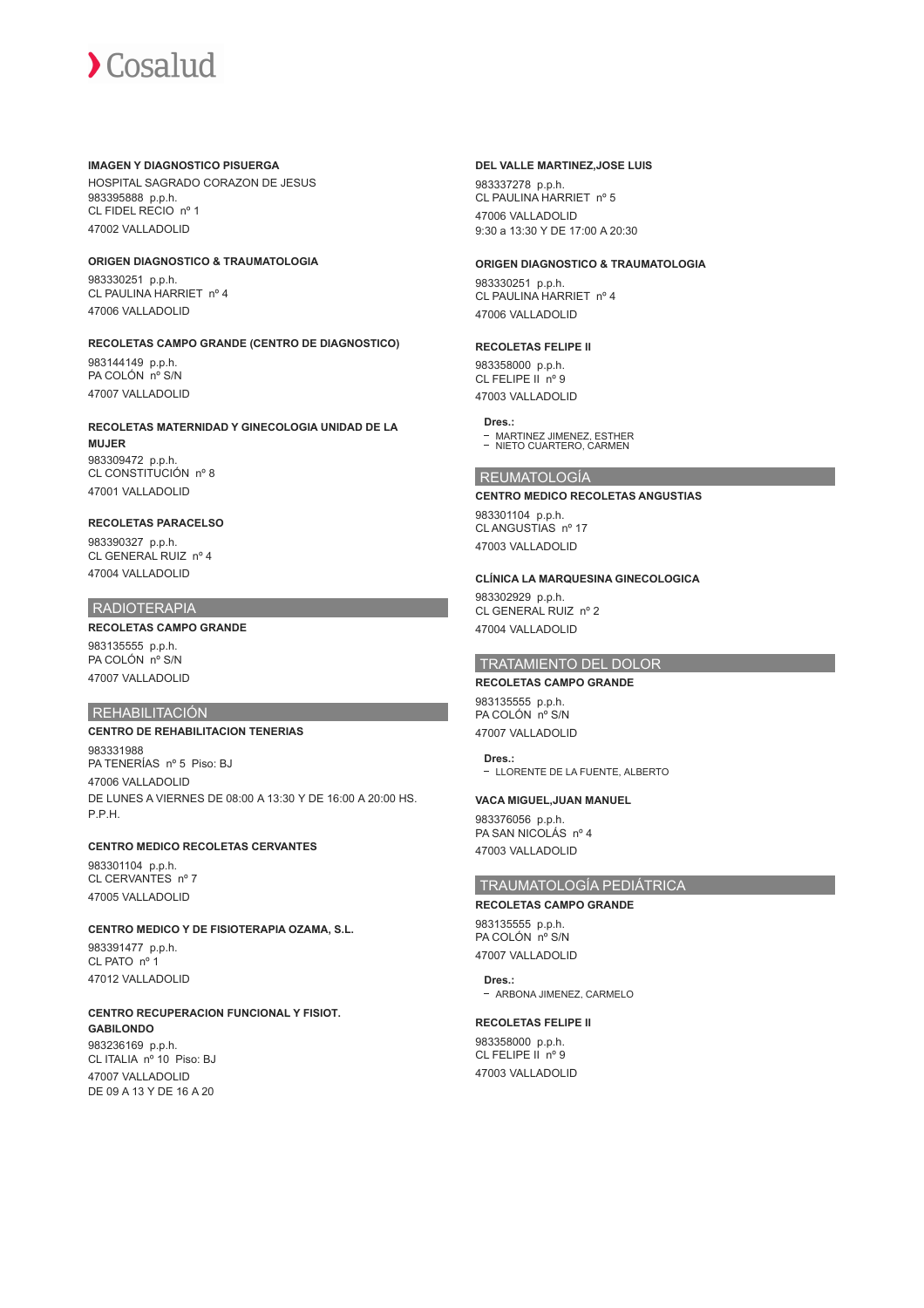

# TRAUMATOLOGÍA Y CIRUGIA ORTOPÉDICA

# **ARDURA ARAGON, FRANCISCO (CM SAN PABLO)**

CENTRO MÉDICO SAN PABLO 983266270 p.p.h. CL ESTRECHA nº 9 47003 VALLADOLID

#### **CENTRO MEDICO RECOLETAS ANGUSTIAS**

983301104 p.p.h. CL ANGUSTIAS nº 17 47003 VALLADOLID

#### **CENTRO MEDICO RECOLETAS CERVANTES**

983301104 p.p.h. CL CERVANTES nº 7 47005 VALLADOLID

# **CENTRO MEDICO RECOLETAS JARDIN BOTANICO**

983516051 p.p.h. CL HIERBABUENA nº 5 47009 VALLADOLID

#### **CENTRO MEDICO RECOLETOS 8 (GRUPO RECOLETAS)**

983136600 p.p.h. CL ACERA RECOLETOS nº 8 47004 VALLADOLID

# **CENTRO MÉDICO SAN PABLO**

983266270 p.p.h. CL ESTRECHA nº 9 47003 VALLADOLID

#### **CLINICA PANADEROS**

983213713 p.p.h. CL FIDEL RECIO nº 1 47002 VALLADOLID

### **CLINICA SUR (CMD SALUD)** 983479952 p.p.h. PS ZORRILLA nº 218 47008 VALLADOLID

# **CLINICA VILLA DE PRADO**

983383330 p.p.h. CL MONASTERIO DE SAN MILLÁN DE LA COGOLLA nº 6 47015 VALLADOLID

# **DIAZ Y DIAZ,JUAN JESUS**

983332453 p.p.h. CL JUAN DE JUNI nº 2 47006 VALLADOLID

# **GARCIA ALONSO, MANUEL FRANCISCO**

HOSPITAL SAGRADO CORAZON DE JESUS 983341233 p.p.h. CL FIDEL RECIO nº 1 47002 VALLADOLID

#### **GONZALEZ DEL PINO, MANUEL (CM SAN PABLO)**

983266270 p.p.h. CL ESTRECHA nº 9 47003 VALLADOLID

# **HOSPITAL SAGRADO CORAZON DE JESUS**

983299000 CL FIDEL RECIO nº 1 47002 VALLADOLID

#### **LLANOS GOMEZ,JUAN JOSE**

983471987 p.p.h. PS ZORRILLA nº 68 47006 VALLADOLID

# **NISTAL RODRIGUEZ, FRANCISCO JAVIER**

HOSPITAL SAGRADO CORAZON DE JESUS 953341233 p.p.h. CL FIDEL RECIO nº 1 47002 VALLADOLID

#### **ORIGEN DIAGNOSTICO & TRAUMATOLOGIA**

983330251 p.p.h. CL PAULINA HARRIET nº 4 47006 VALLADOLID

#### **PAREJA CORZO,LUIS ENRIQUE**

983208400 p.p.h. CL FIDEL RECIO nº 1 47002 VALLADOLID

#### **PARQUESOL SALUD**

983080284 p.p.h. CL HERNANDO DE ACUÑA nº 45 47014 VALLADOLID

#### **PLAUD, VIANNEY (CM SAN PABLO)**

983266270 p.p.h. CL ESTRECHA nº 9 47003 VALLADOLID

#### **POLICLINICA MEDICA HIPOCRATES**

983342930 p.p.h. CL RECOLETAS nº 7 47006 VALLADOLID

#### **RAMOS GALEA,RAFAEL**

983347808 p.p.h. CL MARÍA DE MOLINA nº 7 47001 VALLADOLID

#### **RECOLETAS CAMPO GRANDE**

983135555 p.p.h. PA COLÓN nº S/N 47007 VALLADOLID

- **Dres.:**<br>- CERMEÑO PEDROSA, ROBERTO
- CERMEÑO PEDROSA, ROBERTO DEL CANTO IGLESIAS, FRANCISCO GARCIA FLOREZ, LUIS GONZALEZ ALVAREZ, JUAN JOSE HERNANDEZ RAMAJO, RUBEN LEON ANDRINO, ALEJANDRO LOMO GARROTE, JOSE MARIA
- 
- 
- 
- QUINTANILLA GARCIA, ALVARO TRILLA DE DIOS, JOSE CARLOS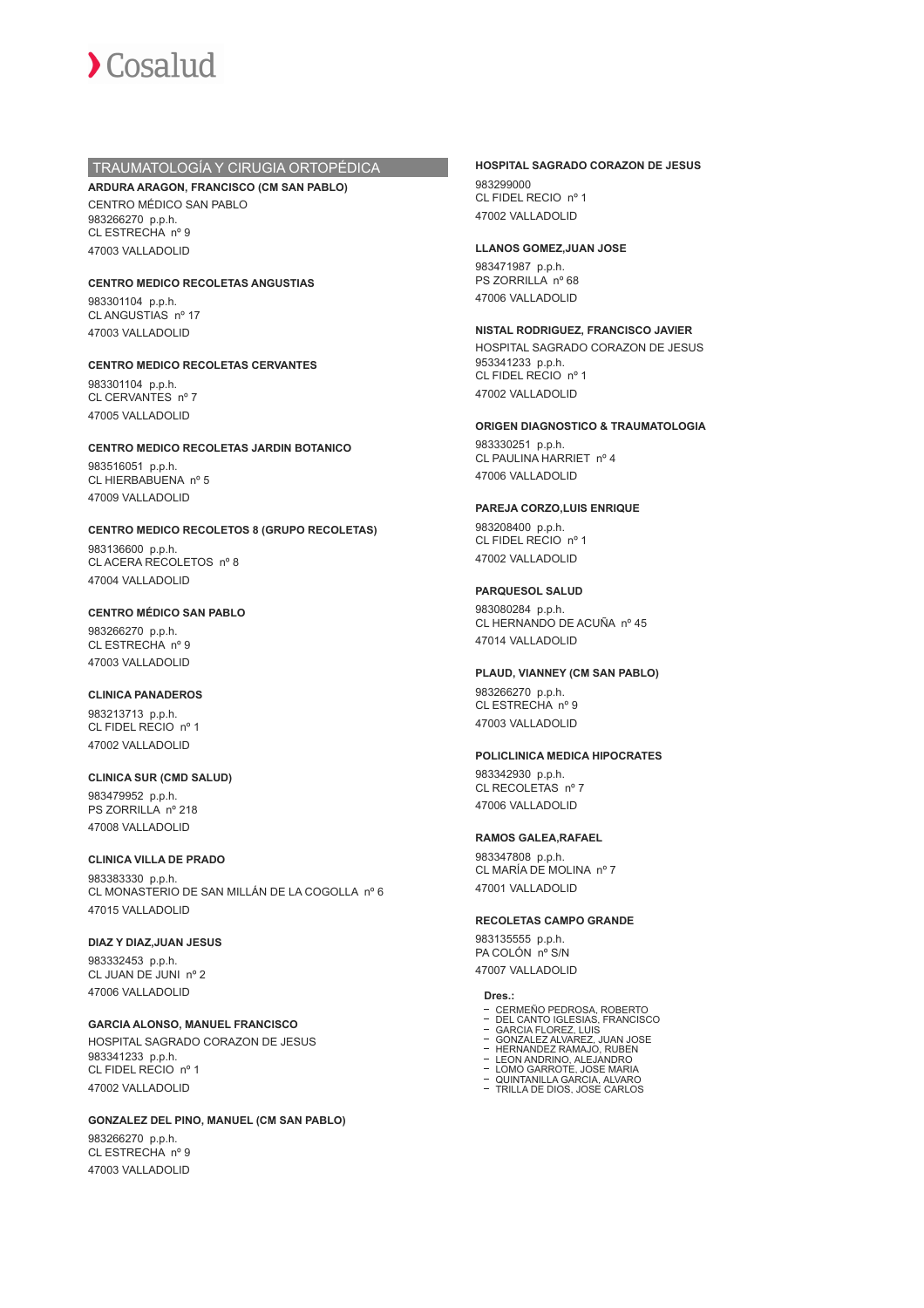#### **RECOLETAS FELIPE II**

983358000 p.p.h. CL FELIPE II nº 9 47003 VALLADOLID

#### **Dres.:**

- BELTRAN DE HEREDIA RENTERIA, PABLO
- CERMEÑO PEDROSA, ROBERTO CHEDA SAN CHANG, JOSE ANTONIO
- 
- 
- GARCIA GARCIA, JAVIER MINAYA LOPEZ SANCHEZ, JAVIER PEREZ PASTOR, CRISTINA VALVERDE GARCIA, JOSE ANTONIO  $\mathbb{Z}$
- 

#### **RECOLETAS PARACELSO**

983390327 p.p.h. CL GENERAL RUIZ nº 4 47004 VALLADOLID

#### **Dres.:**

- 
- CHEDA SAN CHANG, JOSE ANTONIO<br>DOMINGUEZ SOMOZA, FRANCISCO JUAN<br>PEÑA SARNAGO, JESUS<br>RAMIREZ MARROQUIN, MAURICIO
- 

#### **SAGARRA MIRO,IVAN JOAQUIN**

983208400 p.p.h. CL FIDEL RECIO nº 1 47002 VALLADOLID

#### **SOMOZA DOMINGUEZ, FRANCISCO (CM SAN PABLO)**

CENTRO MÉDICO SAN PABLO 983266270 p.p.h. CL ESTRECHA nº 9 47003 VALLADOLID

# **TRILLA DE DIOS, JOSE CARLOS**

HOSPITAL SAGRADO CORAZON DE JESUS 983305965 p.p.h. CL DUQUE DE LERMA nº 16 47003 VALLADOLID

# **VALLADOLID SALUD**

983228700 p.p.h. CL HOSPITAL MILITAR 39 BJ 2 nº 23 47006 VALLADOLID

#### UROLOGÍA

# **CENTRO MEDICO RECOLETAS JARDIN BOTANICO**

983516051 p.p.h. CL HIERBABUENA nº 5 47009 VALLADOLID

# **CENTRO MÉDICO SAN PABLO**

983266270 p.p.h. CL ESTRECHA nº 9 47003 VALLADOLID

# **CONDE REDONDO, CONSUELO (CM SAN PABLO)**

CENTRO MÉDICO SAN PABLO 983266270 p.p.h. CL ESTRECHA nº 9 47003 VALLADOLID

#### **HOSPITAL SAGRADO CORAZON DE JESUS** 983299000 CL FIDEL RECIO nº 1 47002 VALLADOLID

#### **REBOTO RODRIGUEZ,ANGEL DARIO**

983344835 p.p.h. CL MIGUEL ISCAR nº 13 47001 VALLADOLID

#### **RECOLETAS CAMPO GRANDE**

983135555 p.p.h. PA COLÓN nº S/N 47007 VALLADOLID

#### **Dres.:**

- CEPEDA DELGADO, MARCOS COSTAS OCHOA, SIMBAD
- LARA PEREZ, FRANCISO MARÍA

#### **RECOLETAS FELIPE II**

983358000 p.p.h. CL FELIPE II nº 9 47003 VALLADOLID

#### **Dres.:**

- 
- 
- 
- AMO GARCIA, JOSE ANGEL<br>CASTROVIEJO ROYO, FATIMA<br>CEPEDA DELGADO, MARCOS<br>CONDE REDONDO, CONSUELO<br>DEL RIO DOMINGUEZ, FRANCISCO<br>GARCIA VIÑA, ALEJANDRO<br>MARSO APARICIO, CORAL<br>MARSO APARICIO, CORAL<br>POZA DE VAL, MARINA
- 
- 
- 

#### **RECOLETAS MATERNIDAD Y GINECOLOGIA UNIDAD DE LA MUJER**

983309472 p.p.h. CL CONSTITUCIÓN nº 8 47001 VALLADOLID

#### **RECOLETAS PARACELSO**

983390327 p.p.h. CL GENERAL RUIZ nº 4 47004 VALLADOLID

#### **Dres.:**

- AMO GARCIA, JOSE ANGEL

# ARROYO DE LA ENCOMIENDA

# ALERGOLOGÍA

**CENTRO MEDICO RECOLETAS LA FLECHA**

983460007 p.p.h. CL PICONES nº 1 47195 ARROYO DE LA ENCOMIENDA

#### DERMATOLOGÍA

**CENTRO MEDICO RECOLETAS LA FLECHA** 983460007 p.p.h. CL PICONES nº 1 47195 ARROYO DE LA ENCOMIENDA

#### ENFERMERÍA

### **CENTRO MEDICO RECOLETAS LA FLECHA** 983460007 p.p.h. CL PICONES nº 1

47195 ARROYO DE LA ENCOMIENDA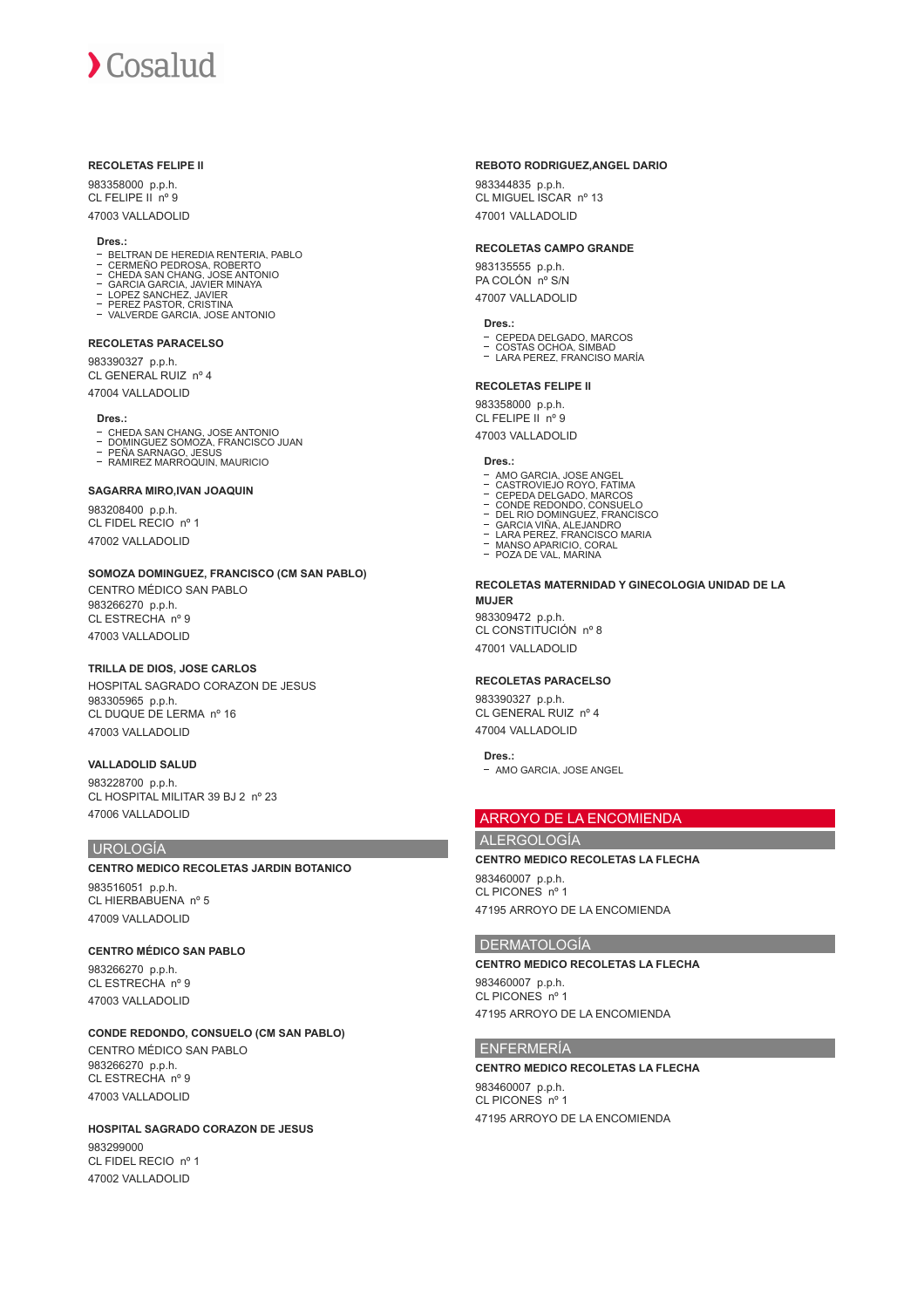

# GINECOLOGÍA Y OBSTETRICIA

**CENTRO MEDICO RECOLETAS LA FLECHA**

983460007 p.p.h. CL PICONES nº 1 47195 ARROYO DE LA ENCOMIENDA

# LOGOFONIATRÍA

**LOGOPEDIA LUCIA** 644162326 p.p.h. CL ALMENDRERA nº 16 47195 ARROYO DE LA ENCOMIENDA

# MEDICINA GENERAL

#### **CENTRO MEDICO RECOLETAS LA FLECHA**

983460007 p.p.h. CL PICONES nº 1 47195 ARROYO DE LA ENCOMIENDA

# PODOLOGÍA

**CENTRO MEDICO RECOLETAS LA FLECHA** 983460007 p.p.h. CL PICONES nº 1 47195 ARROYO DE LA ENCOMIENDA

# TRAUMATOLOGÍA Y CIRUGIA ORTOPÉDICA

**CENTRO MEDICO RECOLETAS LA FLECHA** 983460007 p.p.h.

CL PICONES nº 1 47195 ARROYO DE LA ENCOMIENDA

# **ISCAR**

ALERGOLOGÍA

**CENTRO MÉDICO RECOLETAS MEDINA (ISCAR)**

983612636 p.p.h. CL FAUSTO HERRERO nº 1 47420 ISCAR

#### DERMATOLOGÍA

# **CENTRO MÉDICO RECOLETAS MEDINA (ISCAR)**

983612636 p.p.h. CL FAUSTO HERRERO nº 1 47420 ISCAR

#### ENDOCRINOLOGÍA

**CENTRO MÉDICO RECOLETAS MEDINA (ISCAR)** 983612636 p.p.h. CL FAUSTO HERRERO nº 1 47420 ISCAR

#### ENFERMERÍA

**CENTRO MÉDICO RECOLETAS MEDINA (ISCAR)** 983612636 p.p.h. CL FAUSTO HERRERO nº 1 47420 ISCAR

# FISIOTERAPIA

#### **CENTRO MÉDICO RECOLETAS MEDINA (ISCAR)**

983612636 p.p.h. CL FAUSTO HERRERO nº 1 47420 ISCAR

#### **JEMAJE**

983612181 p.p.h. CL POZO DE LA NIEVE nº 7 47420 ISCAR

# GINECOLOGÍA Y OBSTETRICIA

**CENTRO MÉDICO RECOLETAS MEDINA (ISCAR)** 983612636 p.p.h. CL FAUSTO HERRERO nº 1

47420 ISCAR

#### MEDICINA GENERAL

**CENTRO MÉDICO RECOLETAS MEDINA (ISCAR)**

983612636 p.p.h. CL FAUSTO HERRERO nº 1 47420 ISCAR

#### OFTALMOLOGÍA

#### **CENTRO MÉDICO RECOLETAS MEDINA (ISCAR)**

983612636 p.p.h. CL FAUSTO HERRERO nº 1 47420 ISCAR

#### OTORRINOLARINGOLOGÍA

# **CENTRO MÉDICO RECOLETAS MEDINA (ISCAR)**

983612636 p.p.h. CL FAUSTO HERRERO nº 1 47420 ISCAR

#### **IBAÑES CARCAMO, ENRIQUE RICARDO**

CENTRO MÉDICO RECOLETAS MEDINA (ISCAR) 983612636 p.p.h. CL FAUSTO HERRERO nº 1 47420 ISCAR

#### PEDIATRÍA

**CENTRO MÉDICO RECOLETAS MEDINA (ISCAR)** 983612636 p.p.h. CL FAUSTO HERRERO nº 1 47420 ISCAR

#### PODOLOGÍA

#### **CENTRO MÉDICO RECOLETAS MEDINA (ISCAR)**

983612636 p.p.h. CL FAUSTO HERRERO nº 1 47420 ISCAR

#### PSICOLOGÍA

# **CENTRO MÉDICO RECOLETAS MEDINA (ISCAR)**

983612636 p.p.h. CL FAUSTO HERRERO nº 1 47420 ISCAR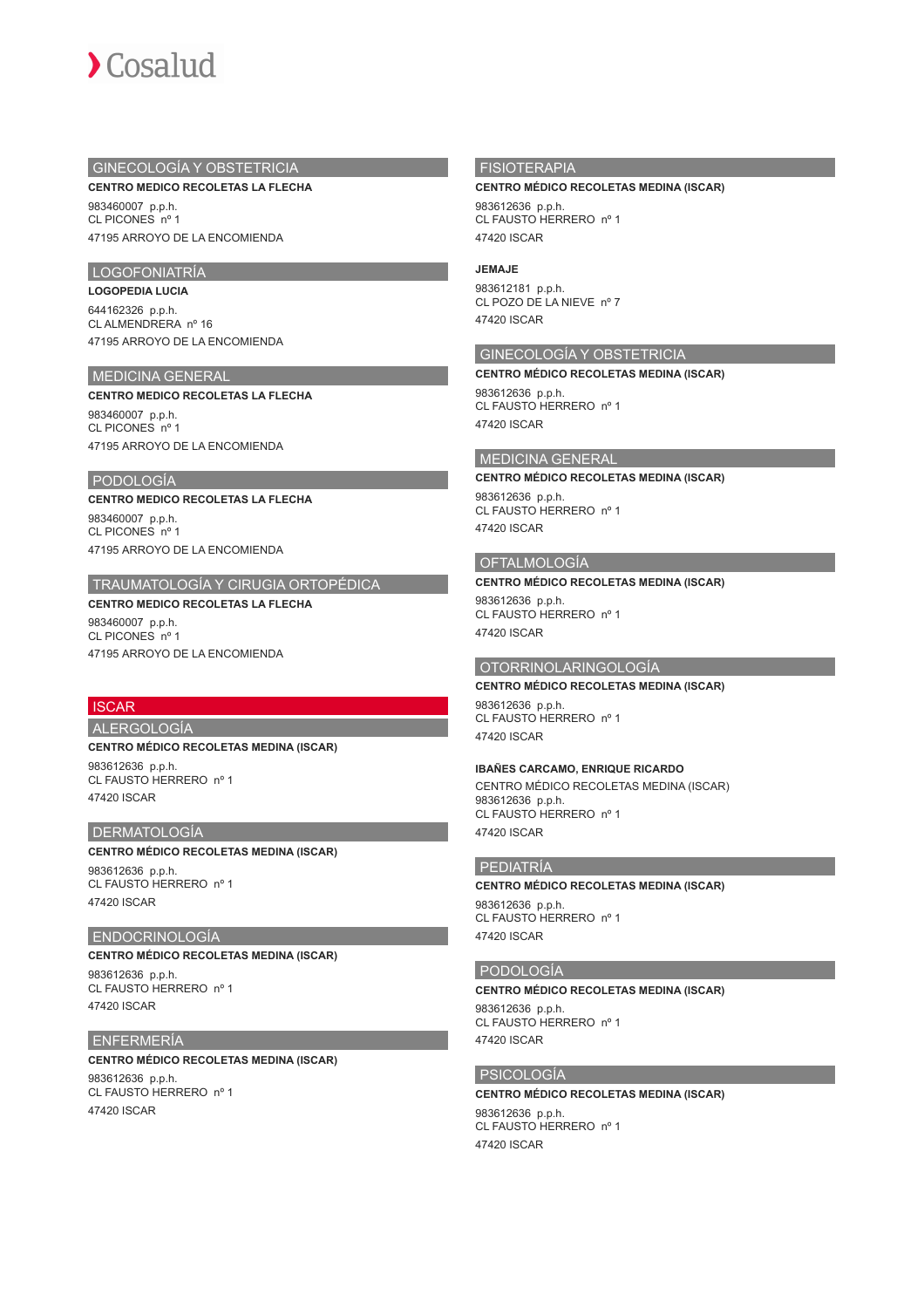

# RADIODIAGNÓSTICO

#### **CENTRO MÉDICO RECOLETAS MEDINA (ISCAR)**

983612636 p.p.h. CL FAUSTO HERRERO nº 1 47420 ISCAR

# TRAUMATOLOGÍA Y CIRUGIA ORTOPÉDICA

**CENTRO MÉDICO RECOLETAS MEDINA (ISCAR)** 983612636 p.p.h. CL FAUSTO HERRERO nº 1 47420 ISCAR

# LAGUNA DE DUERO

FISIOTERAPIA

#### **FISIOTERAPIA LAGUNA, S.L.** 983527804 p.p.h. CL RICARDO DE LOS RÍOS nº 4

47140 LAGUNA DE DUERO

# **MORA PEREZ, PABLO (REHAVITAL CASTILLA Y LEON)**

983526985 p.p.h. AV ESTACIÓN nº 12 47140 LAGUNA DE DUERO

# REHABILITACIÓN

**FISIOTERAPIA LAGUNA, S.L.** 983527804 p.p.h. CL RICARDO DE LOS RÍOS nº 4 47140 LAGUNA DE DUERO

# LAS ARENAS-AREETA

### UROLOGÍA

### **IMQGO GRUPO GARCIA - OLAVERRI (LAS MERCEDES)** 622019003 p.p.h. CL LAS MERCEDES nº 21 48930 LAS ARENAS-AREETA

# MEDINA DEL CAMPO

# ALERGOLOGÍA

**CENTRO MEDICO RECOLETAS MEDINA**

983612636 p.p.h. AV LOPE DE VEGA nº 37 47400 MEDINA DEL CAMPO

# ANÁLISIS CLÍNICOS

## **LABORATORIOS DE CASTILLA Y LEON SIGLO XXII** 983810367 AV LOPE DE VEGA nº 27 47400 MEDINA DEL CAMPO DE LUNES A VIERNES DE 09:00 A 11:00 HS.

# CARDIOLOGÍA

#### **CENTRO MEDICO RECOLETAS MEDINA**

983612636 p.p.h. AV LOPE DE VEGA nº 37 47400 MEDINA DEL CAMPO

# DERMATOLOGÍA

# **CENTRO MEDICO RECOLETAS MEDINA**

983612636 p.p.h. AV LOPE DE VEGA nº 37 47400 MEDINA DEL CAMPO

# ENDOCRINOLOGÍA

#### **CENTRO MEDICO RECOLETAS MEDINA**

983612636 p.p.h. AV LOPE DE VEGA nº 37 47400 MEDINA DEL CAMPO

# ENFERMERÍA

#### **CENTRO MEDICO RECOLETAS MEDINA**

983612636 p.p.h. AV LOPE DE VEGA nº 37 47400 MEDINA DEL CAMPO

#### **QUIROMEDIC**

983810367 p.p.h. AV LOPE DE VEGA nº 27 47400 MEDINA DEL CAMPO

## FISIOTERAPIA

#### **CENTRO MEDICO RECOLETAS MEDINA**

983612636 p.p.h. AV LOPE DE VEGA nº 37 47400 MEDINA DEL CAMPO

#### **QUIROMEDIC**

983810367 p.p.h. AV LOPE DE VEGA nº 27 47400 MEDINA DEL CAMPO

# GINECOLOGÍA Y OBSTETRICIA

#### **CENTRO MEDICO RECOLETAS MEDINA** 983612636 p.p.h. AV LOPE DE VEGA nº 37

47400 MEDINA DEL CAMPO

# **VELASCO BERNAL, JAVIER**

983803871 p.p.h. CL ALMIRANTE nº 20 Piso: BJ 47400 MEDINA DEL CAMPO

# MEDICINA GENERAL

**CENTRO MEDICO RECOLETAS MEDINA** 983612636 p.p.h. AV LOPE DE VEGA nº 37 47400 MEDINA DEL CAMPO